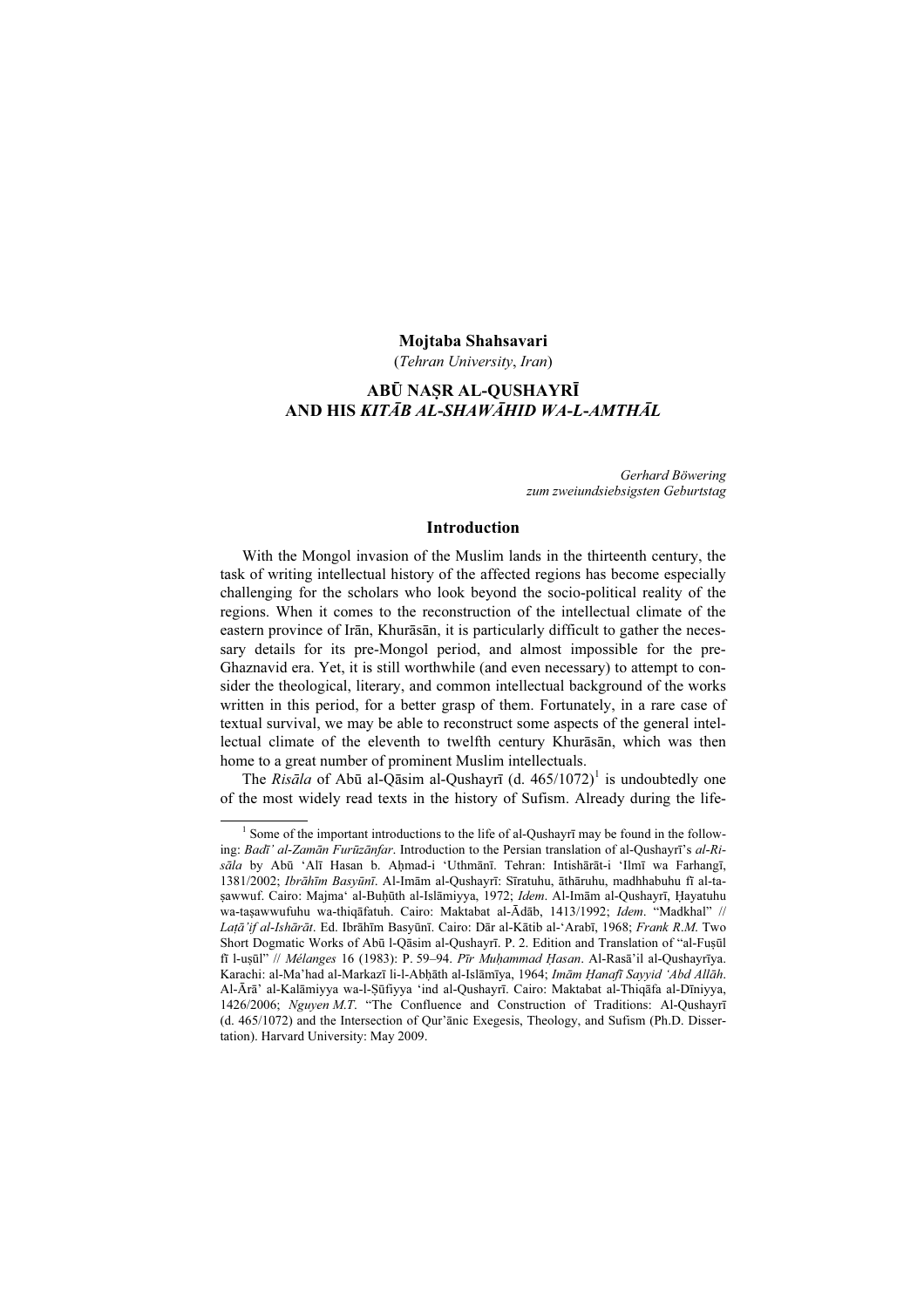time of its author, copies of this treatise had reached faraway lands. During the eleventh to twelfth centuries (the fifth to sixth centuries A.H.), his Risāla served as one of the chief sources for practical instruction in Sufi circles. However, little is still known of the author's literary, theological, and even Sufi background. For instance, one wonders: what texts did al-Qushayrī have access to while composing his works, and what were his attitudes toward the divergent currents of thought existing in the eleventh-century Khurāsān?

Fortunately, through the discovery of a manuscript of a hitherto unknown work, which I would like to call "The Qushayrī Family's Private Treasury," we now have access to reliable information on additional details of al-Qushayrī's intellectual background, including the kinds of sources he may have utilized in composing his Sufi works, first of all his Risāla and Latā'if al-ishārāt. The manuscript under discussion in the present article is entitled *al-Shawāhid wa-l*amthāl and written by al-Qushayrī's fourth son, Abū Naṣr 'Abd al-Raḥīm al-Qushayrī (d. 514/1120).<sup>2</sup>

Al-Shawāhid appears to be a collection of Abū Naṣr's personal notes regarding things he has heard from his father, Abū al-Qāsim al-Qushayrī.<sup>3</sup> In this work, one can find rich material on some of the key theological issues that were of particular concern to his father, with whom Abū Naṣr shared most of his own views. At first sight, the work seems to lack any formal structure in terms of chapter divisions, and no specific arrangement of the various subjects covered in this text seems to exist.

Al-Shawāhid, which thus appears to be a sort of miscellanea, consists of various texts—poems, stories, anecdotes, Qur'anic verses, Hadiths, etc.—that were in wide circulation among the Sufis until about the fifth/eleventh century. Aside from gathering these external materials in this work, Abū Naṣr also expresses his own views on certain issues that show him to be more inclined toward dogmatic theology (kalām) than to Sufism. His adherence to Ash'arī doctrines is clear from this work, in complete agreement with the theological stance of both his father and his teachers.

In this article, I will discuss some of Abū Nasr's inclinations toward Ash'arī kalām, on the one hand, and his simultaneous predispositions toward the Sufism of his father, on the other. This will be done by examining some of the key passages from the Shawāhid and comparing them with the writings of Abū al-Ḥasan al-Ash'arī, Ibn Fūrak, Ibn Khafīf, and Abū al-Qāsim al-Qushayrī.

 $2^{2}$  Al-Shawāhid wa-l-Amthāl. Ayasofia Library, Mss. No. 4128.

<sup>&</sup>lt;sup>3</sup> Ibid., folio 1a: "Kitāb al-shawāhid wa-l-amthāl mimmā sami'ahu al-Imām Abū Nașr 'Abd al-Raḥīm min wālidihi…".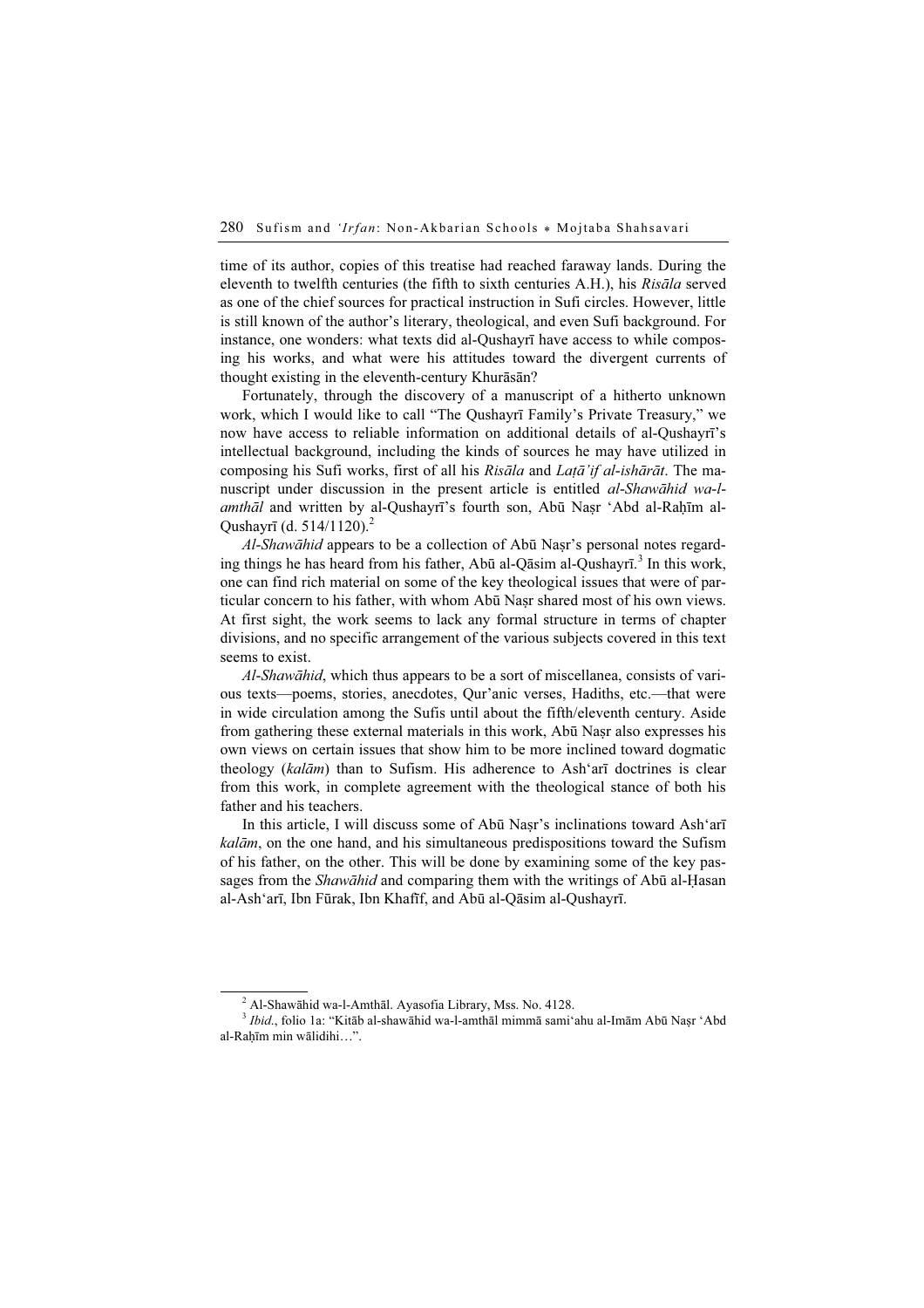# The Qushayrī Family<sup>4</sup>

Many scholars have long spoken about the significance of Abū al-Qāsim al-Qushayrī as a Qur'an commentator,<sup>5</sup> Hadith scholar,<sup>6</sup> and prominent Sufi.<sup>7</sup> However, much less has been said about him as an Ash'arī theologian and about his stance toward the Ash'arism of Khurāsān, which gradually came to prevail over much of later Iranian Sufism. An assessment of the impact of Ash'arism on broader Islamic thought and culture in subsequent times is a task of great scholarly import to us still today,<sup>8</sup> and this must be made on the basis of the earliest available sources.

We know that the most influential teacher of Abū al-Qāsim al-Qushayrī, Abū 'Alī al-Daqqāq (d. 406/1015),  $9$  had a great inclination toward Ash'arism. Clearly, this could have had a deep impact on Abū al-Qāsim's attitude toward the Ash'arīs of Khurāsān. One of the key strategies that Abū al-Qāsim took for reinforcing and disseminating his thought in the broader Islamic world was a simultaneous advancement on two fronts: building a close relationship with the Ash'arīs on the one hand and associating with the ruling family of his time on the other.

<sup>T</sup> Faqīr b. 'Abd al-Raḥmān Ḥanafī (d. 1195/1780), the author of *Kitāb Qutb al-Irshād* (Bombay) states  $(P. 673)$  that he has five *isnāds* for *dhikr* that go back to al-Qushayrī, but he transmits through only one of them, i.e., via al-Qushayrī's grandson, Abū al-As'ad Hibat al-Raḥmān b. Abī Sa'īd 'Abd al-Wāḥid (1076–1151/460–546), from al-Qushayrī's second son, Abū Sa'īd 'Abd al-Wāḥid (1027–1100/418–494) (cited in Furūzānfar. Introduction. P. 47–48). For further information on al-Qushayrī's reputation in India, see Rizvī S.A.A. A History of Sufism in India. New Delhi: Munshiran, 1986.<br><sup>8</sup> Shafī<sup>t</sup>ī Kadkanī M.-R. Shi'r-i Jadwalī // Zamīna-yi *Ijtima'ī-yi Shi'r-i Fārsī*. Tehran:

Nashr-i Akhtarān and Nashr-i Zamāna, 1386 S.H. P. 412–413. On the continuance of its impact on modern Iranian society, see Newman A.J. Safavid Iran: Rebirth of a Persian Empire. London–New York: I. B. Tauris, 2006.

<sup>9</sup> Cf. *Chabbi J.* Abū 'Alī Daqqāq // *Encyclopaedia Iranica* [www.iranica.com].

<sup>&</sup>lt;sup>4</sup> The name Qushayrī comes from the family's ancestor, Qushayr b. Ka'b. See: Ibn Imād al-Ḥanbalī. Shadharāt al-Dhahab fī akhbār man dhahab. Ed. 'Abd al-Qādir al-Arna'ūṭ. Damascus: Dār Ibn Kathīr, 1406 L.H. Vol. 3. P. 321. <sup>5</sup>

 $^5$  Cf. Basyūnī. Madkhal // Latā'if al-Ishārāt. Vol. 1. P. 15–49; 'Abd Allāh b. 'Alī al-Maymūnī al-Maṭīrī. Al-Taysīr fī 'Ilm al-Tafsīr. (n. p.): Jāmi'at Umm al-Qurā, 1427/2006; Arnaldez R. Quelques remarques sur le commentaire mystique de Qushayrī: Laṭā'if al-Ishārāt // Annales du Département des Lettres Arabes 6-B (1991–1992). P. 99–106; Arnaldez R. Quelques remarques sur le commentaire mystique de Qushayrī: Laṭā'if al-ishārāt // Annales du Département des Lettres Arabes 6 (1995). P. 99–106; Keeler A. Ṣūfī tafsīr as a Mirror: Al-Qushayrī the Murshid in His Laṭā'if al-ishārāt // Journal of Qur'anic Studies 8.1 (2006). Edinburgh: Edinburgh University Press. P. 1–21; Rashid Ahmad. Qur'ānic Exegesis in Classical Literature with Particular Reference to Abu Al-Qāsim Al-Qushairī: A Critique of His Age and His Work on the Quranic Exegesis. Lahore: Institute of Islamic Culture, 2006.

 $6$  Cf. Arberry A.J. Al-Qushairī as Traditionist // Studia orientalia Ioanni Pedersen, septuagenario A.D. VII id. nov. anno MCMLIII a collegis discipulis amicis dicata. Copenhagen: Munksgaard, 1953; Nguyen. The Confluence and Construction of Traditions. P. 324–358. <sup>7</sup>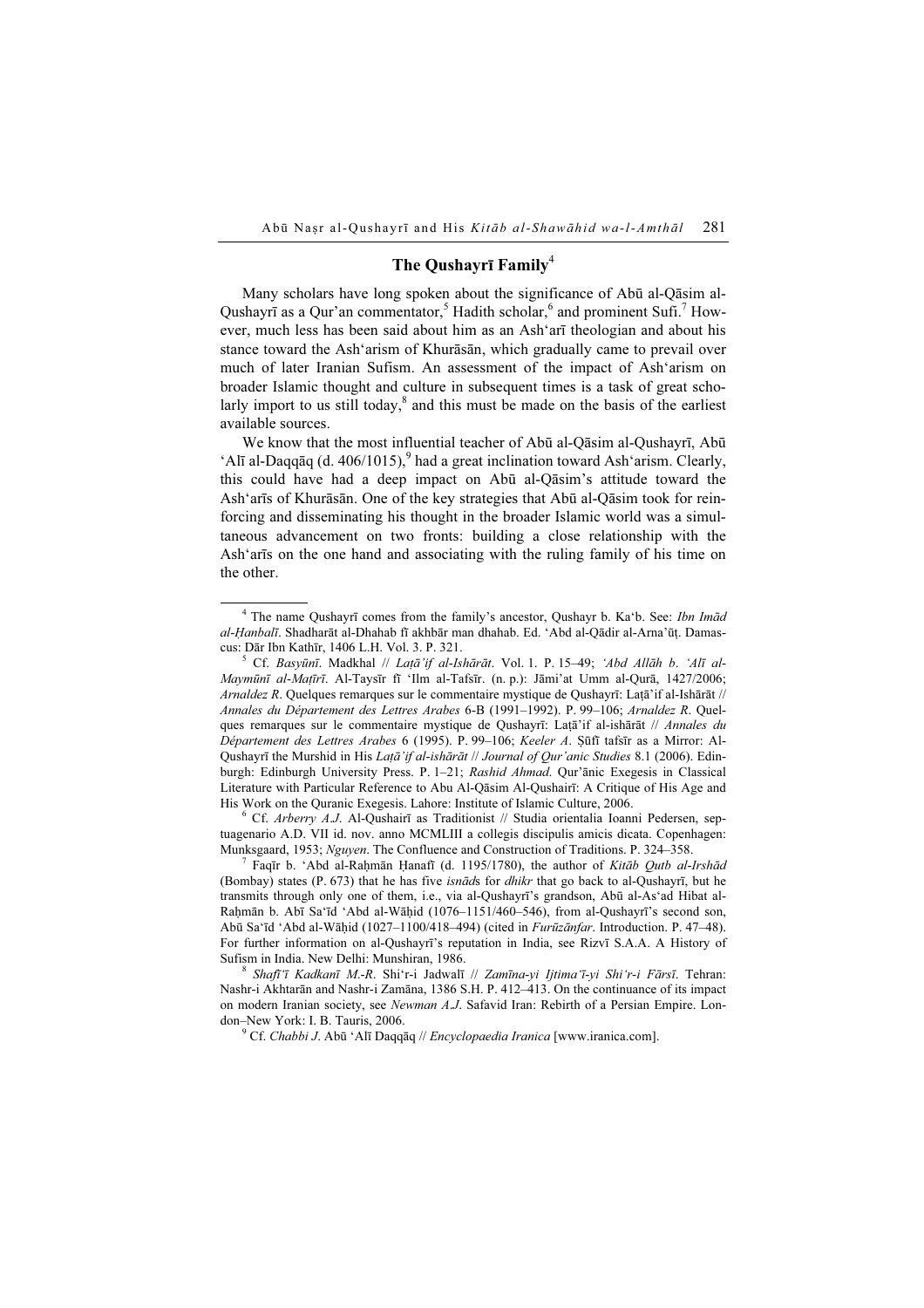As for indications of Abū al-Qāsim's close relationship with the Ash'arīs, we must first note his discipleship under Abū 'Alī al-Daqqāq, a staunch Ash'arī, and second, his studies with a major Ash'arī theologian, Ibn Fūrak, the author of Mujarrad Maqālāt al-Shaykh Abī al-Ḥasan al-Ash'arī, <sup>10</sup> which is one of the most important sources we have today for understanding Ash'arī theology of this period. Moreover, Abū al-Qāsim's letter to Sunnis in defense of al-Ash'arī, entitled "The Complaint of the Sunnis,"<sup>11</sup> also shows his predilection for Ash'arism. Abū al-Qāsim's constant references to Ash'arī thought throughout his works<sup>12</sup> even suggest his strong agenda in propagating Ash'arism.

With regard to Abū al-Qāsim's relationship with the rulers of his time, we see that even during the decline of the Mu'tazili rationalism in Khurāsān $^{13}$  and the power of al-Kundurī (d. 456/1064),<sup>14</sup> al-Qushayrī was able to maintain a good relationship with the Abbasid caliphs in Baghdad on the one hand and with the local Iranian rulers on the other. He preached from the minbar, or the pulpit, in the presence of caliph al-Qā'im bi-Amr Allāh and found the general public's acceptance.<sup>15</sup> Moreover, he even traveled in the company of the Seljuk sultan Tughril Beg  $(385-455/995-1063)$ ,<sup>16</sup> which shows his close relationship with the Seljuks, the local Iranian rulers.<sup>17</sup> Also, the respect that al-Qushayri shows to-

al-Uṣūl and Luma' fī al-I'tiqād are in complete accordance with Ash'arī thought.<br><sup>13</sup> Cf. Gardet L. 'Ilm al-Kalām // Encyclopaedia of Islam. 2<sup>nd</sup> ed. Eds. P. Bearman et al.<br>Vol. 8. P. 1141.

<sup>14</sup> Cf. Ibn al-Athīr. Al-Kāmil fī 'l-Ta'rīkh. Beirut: Dār Şādir, 1386/1966. Vol. 9. P. 526; Vol. 10. P. 7; Ibn Khallikān. Wafayāt al-A'yān wa-Anbā' Abnā' al-Zamān. Ed. Iḥsān 'Abbās.

Beirut: Dār al-Thiqāfa, 5:138.<br><sup>15</sup> Basyūnī mentions this in his introduction to *Laṭā'if al-Ishārāt* (P. 13), but I could not find any sources in support of his allusion.

<sup>16</sup> For more details on his biography, see *Yaqūt al-Ḥamawī*. Mu'jam al-Buldān. Beirut: Dār Iḥyā' al-Turāth al-'Arabī, 1399/1979. Vol. 1. PP. 412, 534; Ibn Khallikān. Wafayāt. Vol. 7. P. 156; al-Şafadī. Al-Wāfī bi-l-Wafayāt. Ed. Aḥmad al-Arna'ūt. Dār Iḥyā' al-Turāth al-'Arabī, 1420/2000. Vol. 13. P. 183; Vol. 17. P. 15; al-Kutbī. Fawāt al-Wafayāt. Ed. 'Alī Muḥammad b. Ya'uz Allāh. Beirut: Dār al-Kutub al-'Ilmiyya, 2000. Vol. 1. P. 518–520; Ibn Khaldūn. Al-'Ibar. Beirut: Mua'ssasa al-A'lamī, 1391/1971. Vol. 5. PP. 63, 126.

<sup>17</sup> According to *al-Rafi*  $\tau$ 's al-Tadwīn fī Akhbar [Ahl al-'Ilm bi-] Qazwīn. Ed. A. 'Aṭārūdī. Beirut: Dār al-Kutub al-'Ilmiyya, 1987. Vol. 3. P. 211, al-Qushayrī in 1062/454 was in the company of Tughril Beg in Qazwīn. On account of this historical evidence, it becomes hard to accept W. Madelung's assertion of the contention between the Saldjuq ruler and al-Qushayrī cf. The Spread of Maturidism and the Turks // Actas do IV Congresso de Estudos Arabes e Islāmicos 1968 (1971). P. 109–168, reprinted in *Madelung W.* Religious Schools and Sects in Medieval Islam. London: Variorum Reprints, 1985. Chapter 2. In addition, we know that Tughril Beg visited three famous saints of Hamadān: Bābā Ṭāhir, Bābā Ja'far, and Shaykh Hamshā

 $10$  Muḥammad b. al-Ḥasan b. Fūrak. Mujarrad Maqālāt al-Shaykh Abī al-Ḥasan al-Ash'arī. Ed. D. Gimaret. Beirut: Dar el-Machreq, 1987; idem. Mujarrad Maqālāt al-Shaykh Abī al-Ḥasan al-Ash'arī. Ed. Aḥmad 'Abd al-Raḥīm al-Sā'ih. Cairo: Maktaba al-Thiqāfa al-Dīniyya, 1425/2005.<br><sup>11</sup> Shikāyat Ahl al-Sunna. Ed. Pīr Muḥammad Ḥasan // Al-Rasā'il al-Qushayriyya. P. 1–49.<br><sup>12</sup> Aside from al-Risāla and Laṭā'if al-Ishārāt, his two dogmatic works entitled al-Fuṣūl fī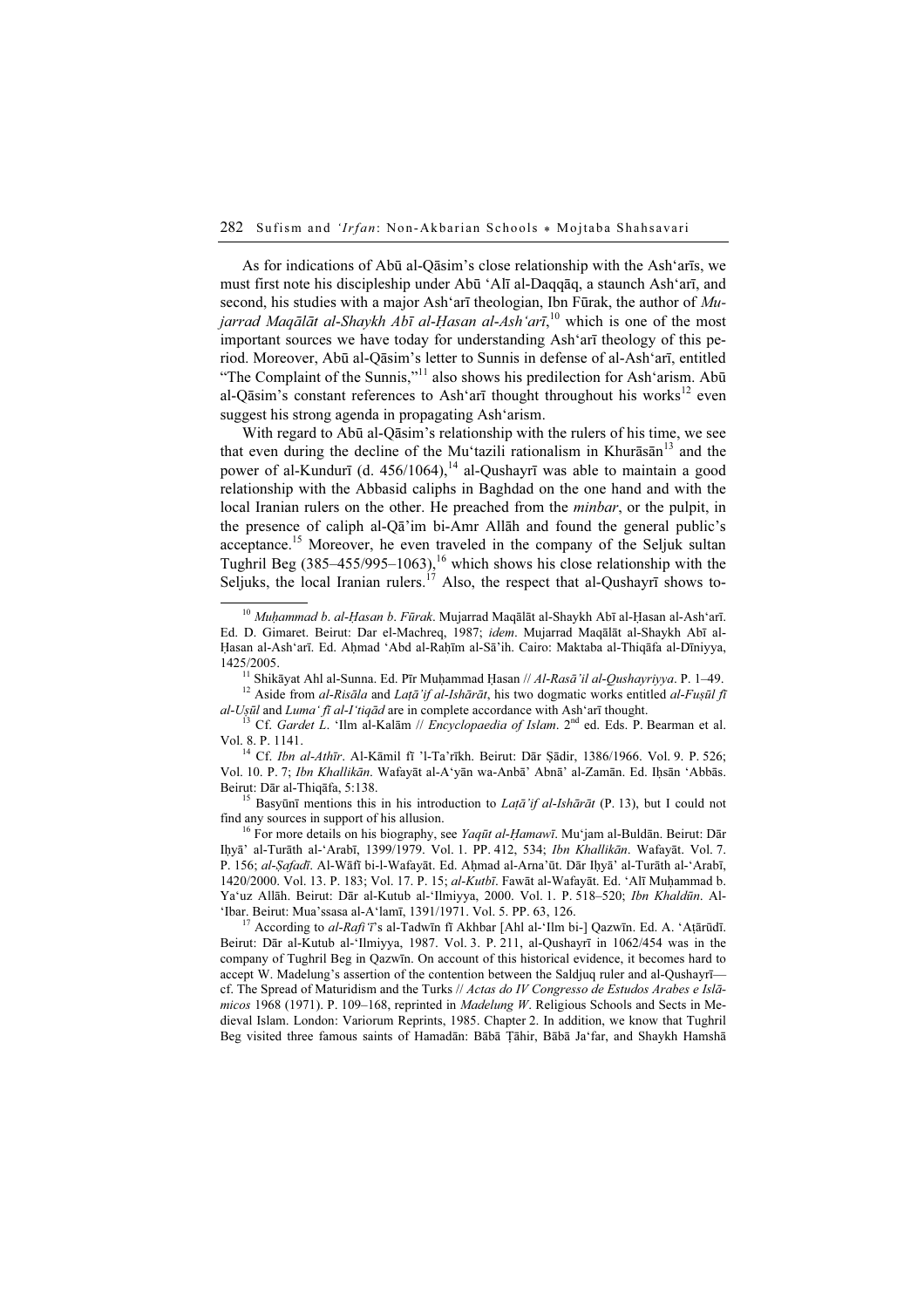ward the Seljuk vizier Nizām al-Mulk (d. 1095/548) is a further indication of his multifaceted loyalty.<sup>18</sup>

At a time when the rulers persecuted and executed thinkers like Ḥallāj and Ibn 'At $\bar{a}$ <sup>19</sup> on the charge of unbelief,<sup>20</sup> al-Qushayrī's good relations with both the local Seljuk rulers and the Abbasid caliphate in Baghdad were of particular significance. It seems most likely that one of the main causes for the spread of al-Qushayrī's works<sup>21</sup> well beyond Khurāsān and the greater Persia—even as far as India<sup>22</sup>—was this very alliance he had with the politicians of his day.

With the help of his family in spreading his thought (of Ash'arī conviction), Abū al-Qāsim was able to commence a new intellectual trend. The descendants of Abū al-Qāsim al-Qushayrī, most of whom were known to be highly learned and well-respected figures, include: Fāṭima Daqqāqiyya (d. 480/1087), his wife and Abū 'Alī al-Daqqāq's daughter; and his sons who were also highly learned figures.<sup>23</sup> The entire Qushayrī family seems to have been eager to spread Ash'arī thought.

Cf. Ibn al-Athīr. Al-Kāmil. Vol. 10. P. 209.<br><sup>19</sup> These incidents were supposedly recorded in one of the lost works of Abū 'Abd al-Rahmān al-Sulamī (d. 412/1021), entitled *Mihan al-Sūfiya*. Parts of this book have survived to this day in al-Dhahabī. Siyar A'lām al-Nubalā'. Ed. Shu'ayb al-Arna'ūṭ. Beirut: Mu'assasa al-Risāla, 1413/1993. Vol. 11. P. 534; Vol. 12. P. 93; Vol. 14. PP. 489, 525; Vol. 18. P. 54; Vol. 23. PP. 509, 551. <sup>20</sup> "One day, the former ruler [i.e., Maḥmūd of Ghazna] said: "Just for 'Abbāsid pleasure,

and in order to patronize them, I am searching for Qarmatts all over the world, and, whomever I find I hang...'" — Abū al-Fadl Muḥammad b. Husayn Bayhaqī. Tarīkh-i Bayhaqī. Ed. M. Yāḥaqī. Tehran: Nashr-i Sukhan, 1382/2009. Vol. 1. P. 172.<br><sup>21</sup> Al-Qushayrī's thought was prevalent, even after Ibn 'Arabī (1165–1240/560–638) be-

came famous. Al-Qushayrī's writings were well known and studied for a while in India. Cf. Munzawī A. Fihrist-i Mushtarak-i Nuskhahā-yi Fārsī-yi Pākistan. Lahore: Intishārāt-i Markaz-i Taḥqīqāt-i Fārsī-yi Pākistan 1363 S.H. P. 1779.<br><sup>22</sup> Sayyid Muḥammad-i Gīsūdarāz (d. 825/1422), a saint of the Chishtiyya order, well known

as "Banda-Nawāz," wrote a Persian commentary on the first forty chapters of al-Qushayrī's Risāla. Cf. Sayyid Muḥammad-i Gīsūdarāz Kh<sup>w</sup>āja-yi Banda-Nawāz-i Chashtī. Sharḥ-i Risālayi Qushayriyya. Ed. Mawlawī Sayyid 'Aṭā Ḥusayn. Ḥaydarābād–Dakan, 1361 L.H. <sup>23</sup> References to al-Qushayrī's sons can be found in the following: for Hibat al-Raḥmān,

see al-Dhahabī. Al-Mukhtaṣar min ta'rīkh Ibn al-Dabīthī. Ed. Muṣṭafā 'Abd al-Qadir 'Aṭā. N.p., 1417/1997. PP. 261, 384; al-Dhahabī. Siyar. Vol. 21. P. 49; Vol. 22. PP. 89, 109. For Abū Sa'īd 'Abd al-Wāhid, see al-Sam'ānī. Al-Ansāb. Ed. 'Abd Allāh 'Umar al-Barūdī. Beirut: Dār al-Jinān, 1408/1988. Vol. 4. P. 539; Vol. 5. P. 34; al-Ḥamawī. Mu'jam. Vol. 1. P. 517. Vol. 2. P. 92. Vol. 4. P. 280; Ibn al-Athīr al-Jazar. Al-Lubāb fī Tahdhīb al-Ansāb. Beirut: Dār Ṣādir. Vol. 3. PP. 53, 84; al-Dhahabī. Ta'rīkh al-Islām. Ed. 'Umar 'Abd al-Salām al-Tadmurī. Beirut: Dār al-Kitāb al-'Arabī, 1407/1987. Vol. 29. P. 202. For Abū al-Muẓaffar 'Abd al-

<sup>(</sup>sic!), and I surmise that al-Qushayrī was also present at these meetings. Also, see Muḥammad b. *'Alī b. Sulaymān al-Rāwandī*. Rāḥat al-Ṣudūr wa Āyat al-Surūr dar Ta'rīkh-i Āl-i Saljūq. Ed.<br>M. Iqbāl, with annotations by M. Mīnuwī. Tehran: Intishārāt-i Amīr Kabīr, 1364/1985. P. 98.

 $1^8$  The respect seems to have been mutual, for a historical source indicates that when al-Qushayrī and al-Juwaynī entered Nizām al-Mulk's court, the latter stood up from his throne.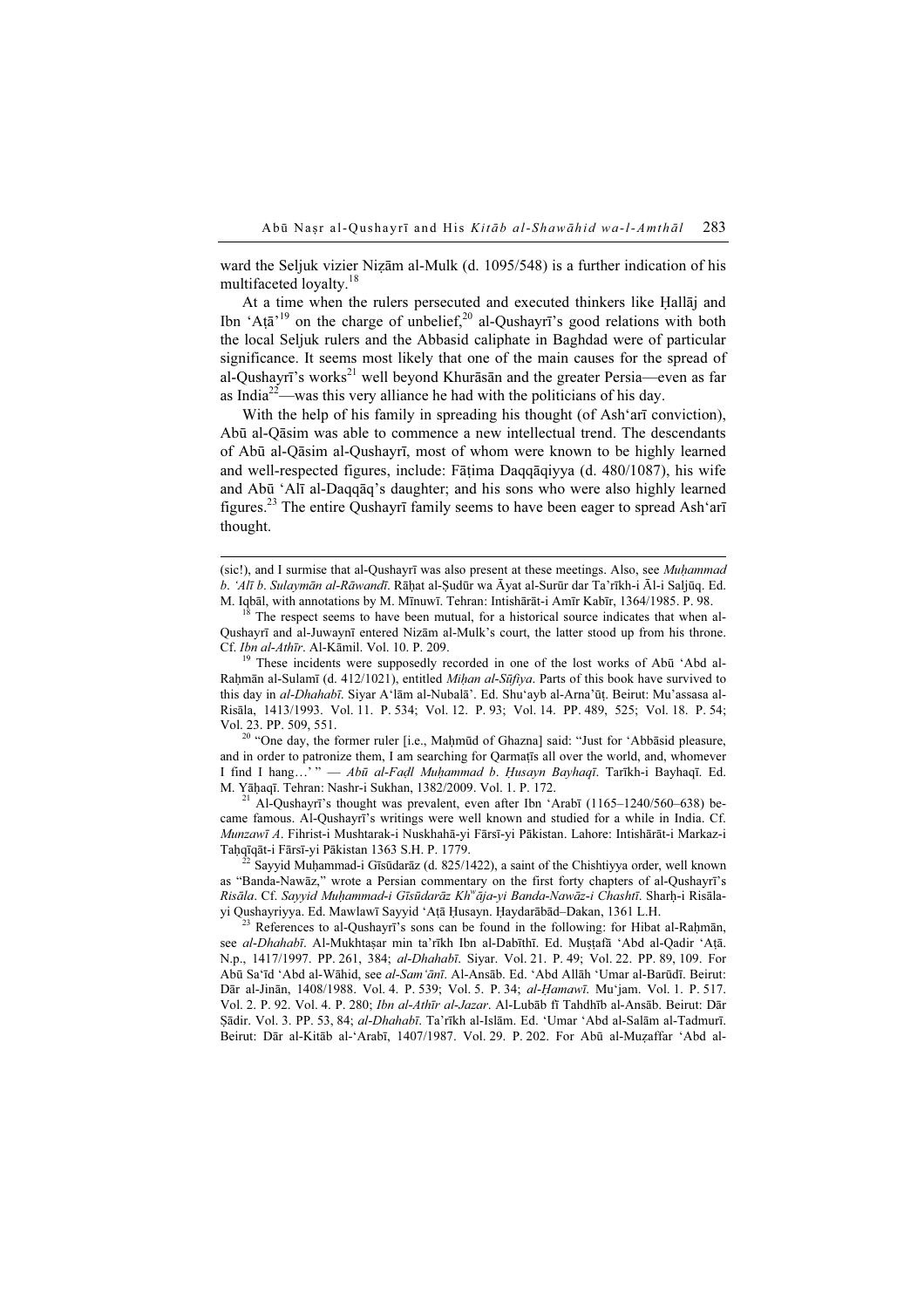## Abū Naṣr 'Abd al-Raḥīm b. 'Abd al-Karīm b. Huwāzin al-Qushayrī: His Life

Among all the descendants of Abū al-Qāsim, the most learned and the most similar to him in various respects seems to have been his fourth son, Abū Naṣr al-Qushayrī (d. 514/1120), $^{24}$  or to be exact, Abū Nasr 'Abd al-Rahīm b. 'Abd al-Karīm b. Huwāzin al-Qushayrī.<sup>25</sup> He was also known by such epithets as "Pillar of Islam" (rukn al-islām),<sup>26</sup> "Chief Imam" (imām al-a'imma),<sup>27</sup> and "Incontestable Gatherer of Virtues and Excellence" (Jāmi' al-mahāsīn wa-l-fadā'il bilā manāzi').<sup>28</sup> He was also known to have been most similar to his father in his looks as well as in personality<sup>29</sup> and in the way he preached,<sup>30</sup> as it were, his existence was a fragment of his father's.<sup>31</sup>

As already mentioned, he was said to be the most learned descendant in al-Qushayrī's family, $32$  and sources show the considerable breadth of his learning. For instance, he was famous for his special mastery of two fields of traditional Islamic learning: commentaries on the Qur'an  $(tafs\bar{t}r)$  and the principles of jurisprudence  $(us\bar{u}l \ al-fiqh).^{33}$  Moreover, at a time when the study of the Hadith meant the Islamic learning proper and the chief field of Islamic education,<sup>34</sup> Abū

(d. 228/842), also known as Abū Naṣr al-Qushayrī. For his biography, see Ibn Ḥibbān al-Bustī. Kitāb al-Thiqāt. Ḥaydarābād–Dakan: Majlis Dā'irat al-Ma'ārif al-'Uthmāniyya, 1393/1973. Vol. 8. P. 390; Ibn Ḥajar al-'Asqalānī. Tahdhīb al-Tahdhīb. Beirut: Dār al-Fikr, 1404/1984. Vol. 12. P. 230. <sup>25</sup> Al-Dhahabī. Tadhkirat al-Ḥuffāẓ. Beirut: Dār Iḥyā' al-Turāth al-'Arabī. Vol. 4. P. 1254;

idem. Siyar. Vol. 19. P. 430. His kunya must be corrected in the following two sources: *Ibn al-*Athīr. Al-Kāmil. Vol. 10. P. 587 (wrongly spelled "Abū Sa'd") and al-Kutbī. Fawāt. Vol. 1.

P. 651, No. 271 (wrongly spelled as "Abū al-Qāsim").<br><sup>26</sup> Al-Subkī. Ţabaqāt al-Shāfi'iyyāt al-Kubrā. Ed. Maḥmūd Muḥammad al-Ṭanāḥī. Dār al-Hijra, 1413/1992. Vol. 1. P. 118.

<sup>27</sup> Ibn 'Asākir. Tabyīn Kādhib al-Muftarī. Beirut: Dār al-Kitāb al-'Arabī, 1404 L.H. P. 308.<br><sup>28</sup> Al-Yāfi 'ī. Mir'āt al-Janān wa-'Ibrat al-Yaqẓān fī Ma'rifat Ḥawādith al-Zamān. Cairo:

Dār al-Kitāb al-Islāmī, 1413/1993. Vol. 3. P. 113.<br><sup>29</sup> Ibn 'Imād. Shadharāt. Vol. 3. P. 321; al-Şarīfīnī. Al-Muntakhab min al-Siyāq li-Ta'rīkh

Nīsābūr. Ed. Khālid Haydar. Beirut: Dār al-Fikr, 1414 L.H. P. 354; Ibn Șalāņ. Țabaqāt al-Fuqahā' al-Shāfi'īyya. Ed. Muḥyī al-Dīn 'Alī Najīb. Beirut: Dār al-Bashā'ir al-Islāmiyya, 1992. No. 204, Vol. 1. P. 546.<br>
<sup>30</sup> *Al-Yāfi* 'ī. Mir'āt al-Janān. Vol. 3. P. 113.<br>
<sup>31</sup> *Ibn Ṣalāḥ*. Țabaqāt. No. 204. Vol. 1. P. 546; *Ibn Asākir*. Tabyīn. P. 308.<br>
<sup>32</sup> *Ibn Ṣalāḥ*. Ţabaqāt. No. 204. Vol. 1. P. 546.<br>

studied *tafsīr* and *uṣūl al-fiqh* with his father. See Tabaqāt. No. 204. Vol. 1. P. 546. <sup>34</sup> From this point of view, anyone who cannot think orthodoxly is a heterodox, and that is

why a great scholar like Avicenna "does not have anything of science  $(=$  Hadith)" and thereupon "because of his philosophical opinions, May God not forgive him!" Cf. al-Dhahabī. Mizān

Mun'im, see al-Sam'ānī. Al-Ansāb. Vol. 5. P. 400. For Abū Manṣūr 'Abd al-Rahmān, see Ibn  $al-Ath\bar{u}r$ . Al-Lubāb. Vol. 1. P. 326.<br><sup>24</sup> He is different from Abū Naṣr 'Abd al-Mālik b. 'Abd al-'Azīz al-Qushayrī al-Tammār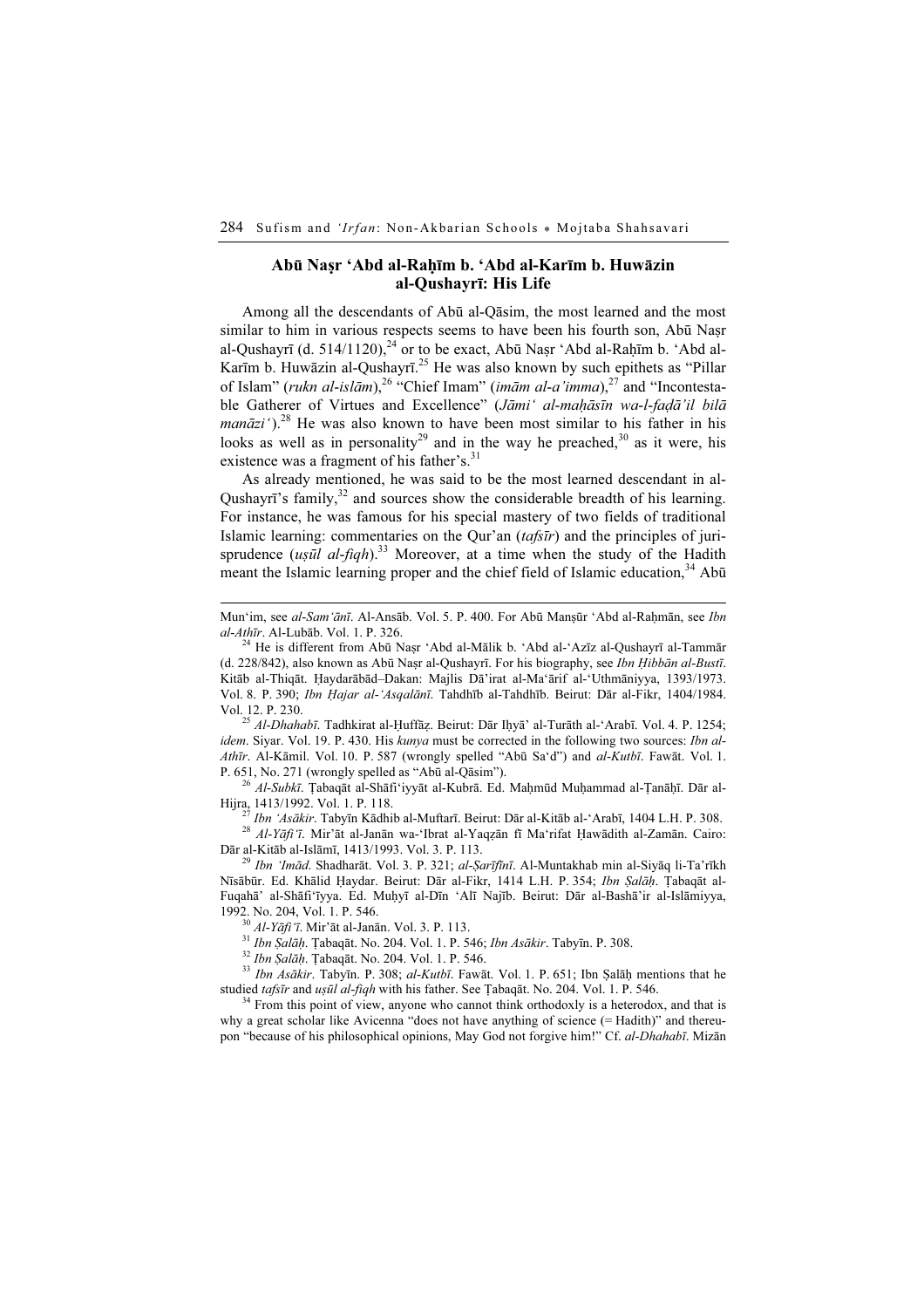Nasr was famous as a *muhaddith*, i.e., a Hadith transmitter,<sup>35</sup> well respected among his numerous teachers and students.

Yet at the same time, he was also referred to as a *mutakallim*,<sup>36</sup> i.e., a dogmatic theologian, due to his frequent recourse to the works of al-Ash'arī, as well as of Imām al-Ḥaramayn al-Juwaynī and of his own father, Abū al-Qāsim al-Qushayrī, both of whom were prominent Ash'arī thinkers. Moreover, Abū Naṣr was a first-rate jurisprudent (faqīh) in Shāfi'ī law.<sup>37</sup> In the field of the Arabic language, he was a known grammarian<sup>38</sup> and such a master of the Arabic voca $bulary<sup>39</sup>$  that even after his death his work in this field continued to be quoted. Furthermore, thanks to his poetic gifts and exceptional memory,<sup>40</sup> his name came to be recorded in literary collections as that of an articulate and eloquent<sup>41</sup> litterateur  $\left(\frac{adjb}{2}\right)^{42}$  or even of a poet  $\left(\frac{s}{h}\right)^{43}$  Moreover, just as his father did in his youth, Abū Nasr familiarized himself with the exact sciences and arithmetic.<sup>44</sup> In Nīshāpūr, he was so highly respected that he even led the prayer for the cele-

al-I'tidāl. Ed. 'Ali Muhammad al-Bijāwī. Beirut: Dār al-Ma'rifa. Vol. 1. P. 539; Ibn Hajar al-

Asqalānī. Lisān al-Mīzān. Beirut: Mu'assasa al-A'lami, 1390/1971. Vol. 2. P. 291.<br><sup>35</sup> Ibn Șalāḥ. Țabaqāt. No. 204. Vol. 1. P. 546.<br><sup>36</sup> Ibn 'Imād. Shadharāt. Vol. 4. P. 54; *al-Tilimsānī*. Nafḥ al-Țīb min Ghuṣn Andalus al

 $37$  In old Islamic usages, al-madhhab may refer to jurisprudence (fiqh), and al-khilaf to dogmatic theology (kalām). Abū Naṣr had studied jurisprudence (or *madhhab*) with Imām al-Ḥaramayn al-Juwaynī.<br><sup>38</sup> *Al-Tilimsānī*. Nafḥ al-Ṭīb. Vol. 2. P. 550.<br><sup>39</sup> *Al-Shawkānī*. Nayl al-Awṭār. Beirut: Dār al-Jīl, 1973. Vol. 7. P. 315, counts Abū Naṣr

among the great lexicographers like al-Jawharī and al-Fīrūzābādī (the compiler of al-Qāmūs). <sup>40</sup> Ibn al-Athīr. Al-Kāmil. Vol. 10. P. 587 (he recorded 50,000 poems and stories); al-

Sam'ānī. Al-Ansāb. Vol. 2. P. 121; al-Yāfi'ī. Mir'āt al-Janān. Vol. 3. P. 211; al-Subkī. Ṭabaqāt. Vol. 7. P. 163; Ibn al-Jawzī. Al-Muntadam fī Ta'rīkh al-Mulūk wa-l-Umam. Beirut: Dār Sādir, 1358 L.H. Vol. 9. P. 222.<br><sup>41</sup> *Al-Tilimsānī*. Nafh al-Tīb. Vol. 2. P. 550; *Ibn Imād al-Hanbalī*. Shadharāt. Vol. 4. P. 45;

Ibn Ṣalāḥ. Ṭabaqāt. No. 204. Vol. 1. P. 546; al-Subkī. Ṭabaqāt. Vol. 7. P. 160; Al-Tadwīn. Vol. 2. P. 259 (Abū Naṣr was corresponding with Aḥmad b. Muḥammad al-Adīb, well-known as Balak al-Quzburī).<br><sup>42</sup> Ibn Kathīr. Al-Bidāya wa-l-Nihāya. Ed. 'Alī Shīrī. Beirut: Dār Ihyā' al-Turāth al-'Arabī,

1408/1988. Vol. 12. P. 232.<br><sup>43</sup> Ibn al-Jawzī. Al-Muntadam. Vol. 9. P. 222; al-Sam'ānī. Al-Ansāb. Vol. 1. P. 357 (Abū

Naṣr's poetry about Ayk, Bushtanaqān, and Farakhk, three pleasant locations near Nīshāpūr, has been preserved); ibid. Vol. 2. P. 121; idem. Adab al-Imlā' wa-l-Istimlā'. Ed. Sa'īd Muḥammad al-Laḥḥām. Beirut: Maktabat al-Hilāl, 1409/1989. P. 111; Ibn al-Athīr. Al-Lubāb. Vol. 1. P. 310; Ibn Salāh. Tabaqāt. Vol. 1. PP. 210, 548 (regarding the poem he recited at the funeral of al-Juwaynī's father); al-Dhahabī. Ta'rīkh. Vol. 36. P. 187 (Abū Naṣr responsed to a question by a poem. Another of his poems is recorded there wrongly and should be corrected to  $\sim$ ما قد بسطت يدي اليك فردها / بالفضل لا بشماتة الأعداء");  $al$ -Ṣafadī. Al-Wāfī. Vol. 18. P. 200;  $al$ -Kutbī. Fawāt. Vol. 1. P. 652; Ibn 'Asākir. Tabyīn. P. 167; al-Subkī. Ṭabaqāt. Vol. 6. P. 148; Vol. 7. P. 163 (about his poems in praise of Imām al-Ḥaramayn al-Juwaynī). <sup>44</sup> Ibn 'Asākir. Tabyīn. P. 167.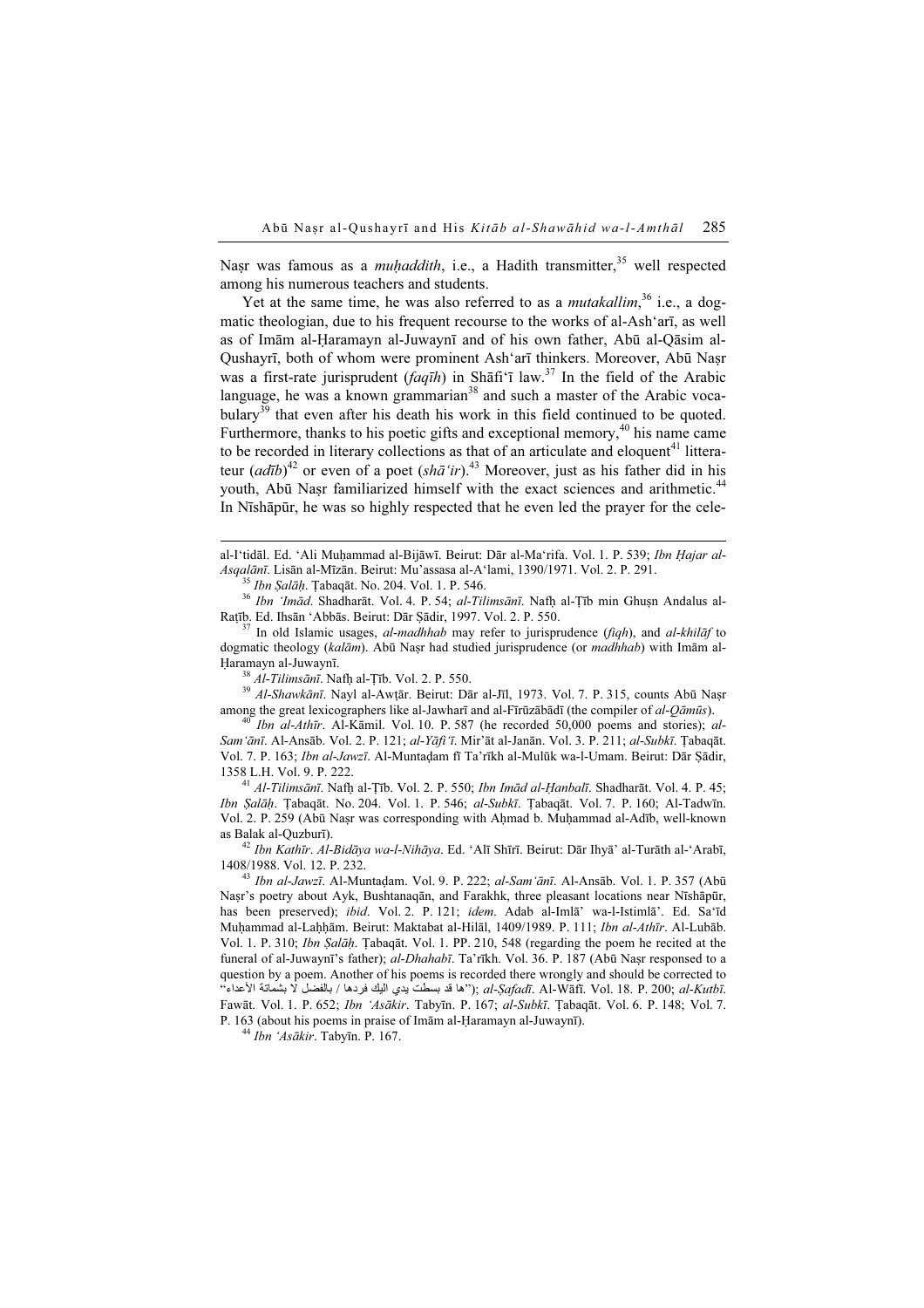brated Hadith scholar and Sufi, Abū al-'Abbās Shaqānī (d. 1112/506)<sup>45</sup> on his death.<sup>46</sup> All this suggests (1) Abū Naṣr's elevated status during his time and (2) that he was better known as a religious scholar-encyclopedist than as a Sufi master. $47 \frac{48}{18}$  However, there are indications of his personal inclination toward asceticism, as he apparently liked the practice of seclusion (khalwa) as well. $49$ 

Little information remains of Abū Nasr's childhood, apart from the fact that he was the first among al-Qushayrī's children to become a prominent figure within the family outside the blood line of al-Daqqaq,<sup>50</sup> the father of Abū al-Qāsim's first wife Fāṭima. Apparently, Abū Naṣr was a child of another wife of al-Qushayrī's.<sup>51</sup> Abū Naṣr's mother was not as well known as the famous Fātima al-Daqqāqiyya, nor did she have the same intellectual or spiritual capacity as Fāṭima. Hence, there is no mention of her name in the historical sources. We only know that she is a daughter of Ahmad b. Muhammad al-Jarfī al-Saladhī<sup>52</sup> (or al-Charkhī al-Baladī<sup>53</sup>). Unfortunately, we do not have any information about the date of her death either. Even though Abū Naṣr was the fourth child,  $54$  al-Qushayrī the father paid a special personal attention to him while raising and educating him;<sup>55</sup> for instance, he personally taught him the Arabic language,  $56$ which was one of the most fundamental fields of Islamic learning and the mastery of which was a sign of cultural sophistication. Stenography was another skill that Abū Naṣr acquired in his childhood, and apparently it was thanks to this skill

<sup>&</sup>lt;sup>45</sup> al-Dhahabī. Siyar. Vol. 19. P. 244.<br><sup>46</sup> al-Sam'ānī. Al-Ansāb. Vol. 3. P. 442.<br><sup>47</sup> Muḥammad b. Munawwar, Shaykh Abū Sa'īd's grandson, narrated that Abū al-Ma'ālī al-Qushayrī (i.e., Abū al-Qāsim's grandson) had said: "There was a gathering (majlis) in Abū Sa'īd's khāniqāh in Nīshāpūr, in 'Adnī Kubān/'Adnī Kuyān alley, and I was there with my two uncles Imām Abū Naṣr and Imām Abū Sa'īd and all prominent Sufis and leaders were there." Cf. Muhammad b. Munawwar. Asrār al-Tawhīd fī Maqāmāt Shaykh Abū Sa'īd. Ed. M.-R. Shafī'ī Kadkanī. Tehran: Nashr-i Āgāh, 1367/1997. Vol. 1. P. 376. He mentions that among the prominent figures present was Abū Sa'īd al-Qushayrī. Cf. *ibid*. Vol. 1. P. 377.<br><sup>48</sup> Al-Qushayrī's principal disciples were Abū al-Qāsim's second son, Abū Sa'īd 'Abd al-

Wāḥid al-Qushayrī (418/1027–494/1101), and his own wife Faṭima al-Daqqāqīyya. Cf. Sayyid

Muhammad Nūrbakhsh. Mushajjara, quoted in *Furūzānfar*. Introduction. P. 53.<br><sup>49</sup> Ibn Șalāḥ. Țabaqāt. No. 204. Vol. 1. P. 546; al-Subkī. Țabaqāt. Vol. 7. P. 163.<br><sup>50</sup> Ibn '*Asākir*. Tabyīn. P. 308.<br><sup>51</sup> Al-Subkī wrongly cl

 $\frac{52 \text{ A}}{1 \cdot \text{Sarīfīnī.}}$  Al-Muntakhab. No. 1093. P. 363. He writes that Abū Sa'īd 'Abd al-Malik b. Ahmad b. Muhammad al-Jurafī al-Saldhī is the uncle of al-Qushayrī's children: wa-huwa khāl awlād Zayn al-Islām.<br><sup>53</sup> Furūzānfar vocalized his name in this way. See *idem*. Introduction. P. 48.<br><sup>54</sup> Al-Subkī. Ţabaqāt. Vol. 7. P. 161.<br><sup>55</sup> Al-Tilimsānī. Nafḥ al-Ṭīb. Vol. 2. P. 550.<br><sup>56</sup> Ibn 'Asākir. Tabyīn. P. 30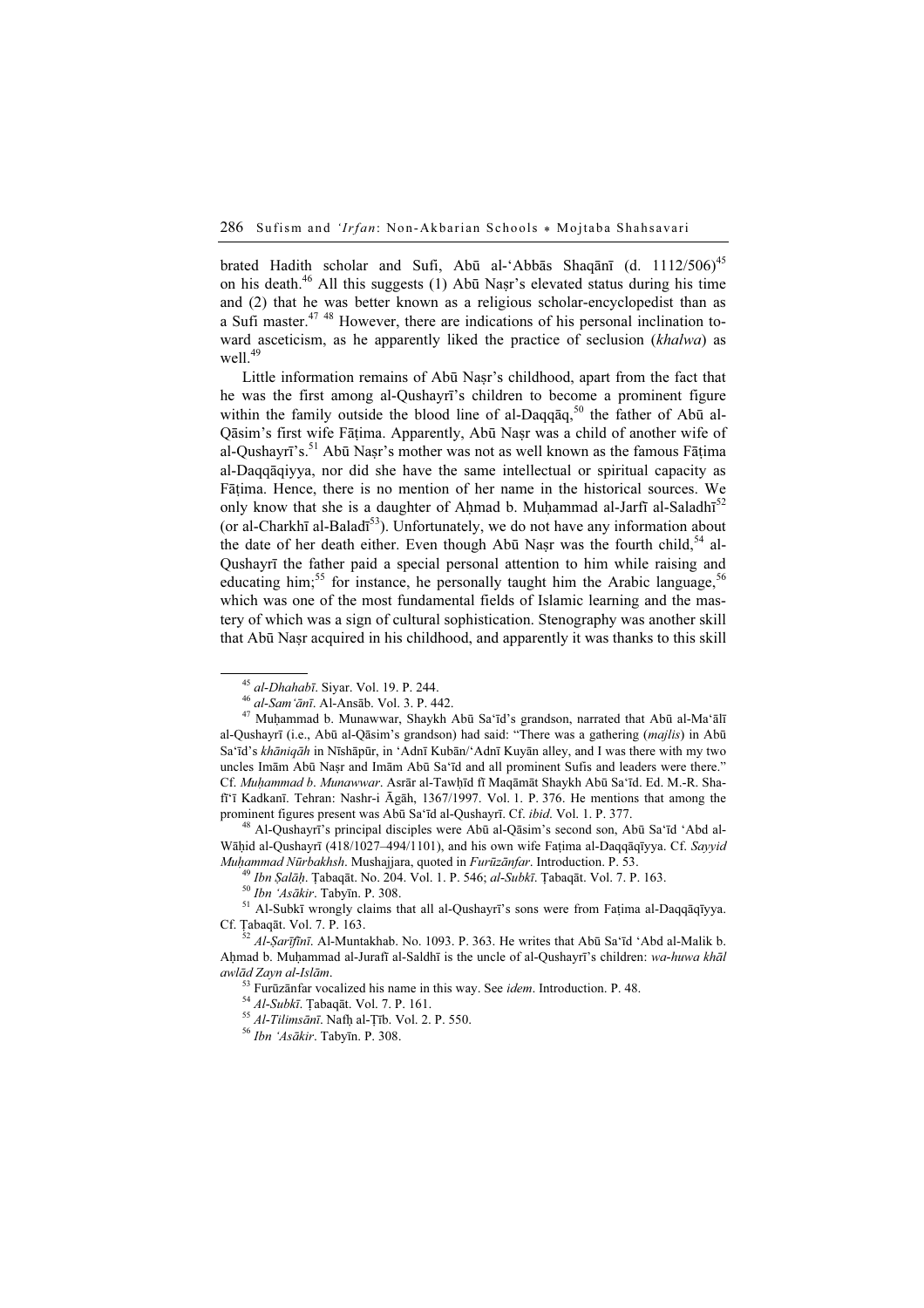that he was able to preserve his father's writings for the next generation, having read these texts in the presence of his father himself.<sup>57</sup>

In his youth, Abū Naṣr went through a carefully structured curriculum of studies under the supervision of his father, and then, after his death, under the guidance of al-Juwaynī. Al-Qushayrī the father had such a great respect for Imām al-Haramayn al-Juwaynī (419–478/1028–1085)<sup>58</sup> as to affirm: "If Imām al-Ḥaramayn were to proclaim prophecy today, just because he said so, it would not be necessary for him to display miracles [to prove his prophecy]."<sup>59</sup> Apparently, Abū Nașr first studied Hadith with his father, $60$  and after his death, with al-Juwaynī.<sup>61</sup> There are also some indications that in the year  $445/1053^{62}$  or  $452/1060$ ,<sup>63</sup> Abū Nasr studied Hadith under the guidance of Abū Bakr al-Bayhaqī. After his father's death, Abū Naṣr hurriedly attached himself to Imām al-Ḥaramayn and attended the latter's lessons until he learned madhhab and  $khil\bar{a}f$ .<sup>64</sup> Night and day he attended to Imam al-Ḥaramayn, and the latter also allowed himself to spend most of his time with  $Ab\bar{u}$  Nasr.<sup>65</sup> This suggests both the intellectual prominence of Abū Naṣr at the time and his anticipated bright future in the eyes of Imām al-Haramayn. Despite his young age, Abū Nasr attained such a high degree of learning that even his own teacher, Imām al-Haramayn quoted Abū Nasr.<sup>66</sup> In continuation of the tradition of his father, Abū Nasr held gatherings (*majālis*), which were quite well attended.<sup>67</sup> The gatherings for preaching (wa'z) are of special interest to us, since Abū Naṣr took Imām al-Haramayn to these gatherings with his own students.<sup>68</sup> After this period of his life, Abū Naṣr becomes more famous. The study of jurisprudence marked the

- 
- 

<sup>59</sup> Ibn al-Najjār al-Baghdādī. Dhayl Ta'rīkh Baghdād. Vol. 1. P. 46.<br><sup>60</sup> Ibn al-Jawzī. Al-Muntadam. Vol. 9. P. 222.<br><sup>61</sup> Ibid.; *Ibn al-Kathīr*. Al-Bidāya. Vol. 12. P. 232.<br><sup>62</sup> *Abū Bakr al-Bayhaqī*. Hayāt al-Anbiyā' ba Ghāmidī. Medina: Maktabat al-'Ulūm wa-l-Ḥikam, 1993. P. 68.<br><sup>63</sup> Idem. Al-Jāmi' fī'l-Khātam. 64 Ibn Imād. Shadharāt. Vol. 3. P. 321; al-Yāfi'ī. Mir'āt al-Janān. Vol. 3. P. 113; al-Kutbī.

Fawāt. Vol. 1. P. 651; al-Tilimsānī. Nafḥ al-Ṭīb. Vol. 2. P. 550; Ibn 'Asākir. Tabyīn. P. 308; Ibn Qaḍī Shuhba. Ṭabaqāt al-Shāfi'iyya. Ed. Al-Ḥāfiz 'Abd al-'Alīm Khān. Beirut: 'Ālam al-<br>Kutub, 1407 L.H. Vol. 1. P. 286 (*uṣūl, furū'*, and *khalāf*).

<sup>65</sup> Ibn al-Șalāḥ. Țabaqāt al-Fuqahā' al-Shāfiʻiyya. Ed. Muḥyī al-Dīn 'Alī Najīb. Beirut: Dar al-Bashā'ir al-Islamīyya, 1992. 1:547; al-Suyūtī. Tabaqāt al-Mufassirīn. Ed. 'Alī Muḥammad 'Umar. Cairo: Maktaba Wahba, 1976/396. P. 55; Ibn Qaḍī Shuhba. Ṭabaqāt 1:286. <sup>66</sup> Ibn Qaḍī Shuhba. Ṭabaqāt 1:286; Al-Subkī. Ṭabaqāt 7:163. <sup>67</sup> Ibn al-Athīr. al-Kāmil 10:587. <sup>68</sup> Al-Yāfi 'ī. Mir'āt al-Janān 3:113.

<sup>&</sup>lt;sup>57</sup> Al-Rafi'ī. Al-Tadwīn. Vol. 2. PP. 165, 442; Vol. 4. P. 101 (Sahl b. 'Abd Allāh al-Sarrāj narrated al-Qushayri's *al-Taḥbīr fī tadhkīr*—a book on the divine names—through Abū Naşr).

<sup>&</sup>lt;sup>58</sup> For his biography, see *al-Dhahabī*. Siyar. Vol. 18. P. 468; Ibn al-Dimyāṭī. Al-Mustafād min Dhayl Tarīkh Baghdād. Ed. Muṣṭafā 'Abd al-Qādir 'Aṭā. N.p., 1414/1997. P. 130; al-Sam'ānī. Al-Ansāb. Vol. 2. P. 129; Ibn al-Athīr. Al-Kāmil. Vol. 10. P. 145; Ibn Khallikān. Wafayāt. Vol. 3. P. 167; Ibn Kathīr. Al-Bidāya. Vol. 12. P. 157.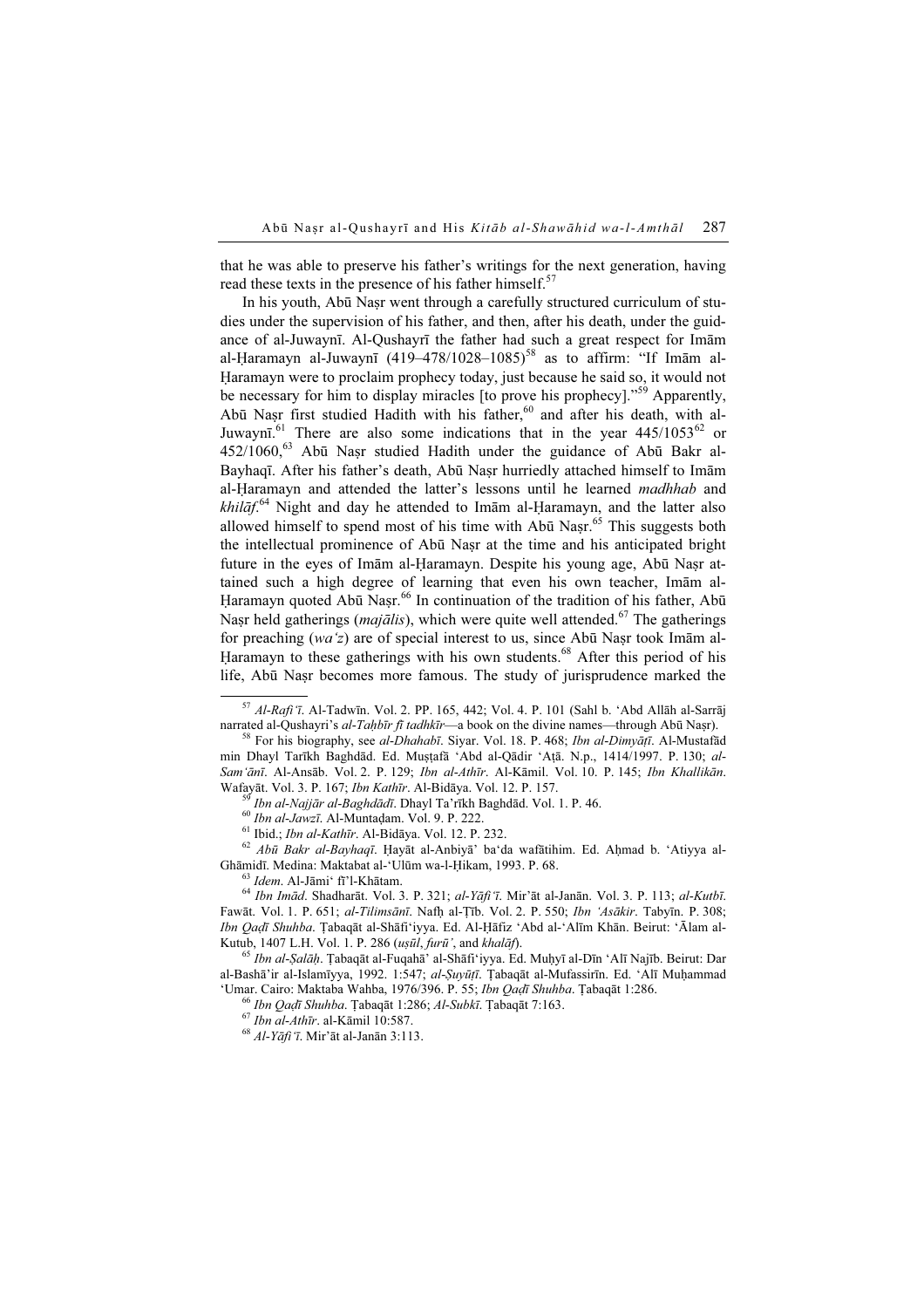end of his program of studies in Nīshāpūr, and, having mastered it, he decides to go on a *hajj* to Mecca.<sup>69</sup>

Abū Nasr's travels after his departure from Nīshāpūr look as follows.<sup>70</sup> On his way to Mecca he first traveled to Baghdad, reaching it sometime in  $469/1076$ .<sup>71</sup> Then he continues on to Mecca, where his youngest brother, Abū al-Muẓaffar 'Abd al-Mun'im b. 'Abd al-Karīm al-Qushayrī (445/1053–532/1137), seems to have joined him.<sup>72</sup> From Mecca he travels back to Baghdad. Thence, he goes on another hajj back to Mecca with the noble people that Amīr al-Ḥājj had entrusted to him. For a third time, he makes his trip back to Baghdad. From Baghdad, he is summoned to Isfahan, where Niẓām al-Mulk was residing. From Isfahan, he travels to Qazwīn and then finally back to Nīshāpūr.

## The fitna of the son of al-Qushayrī

The key events in Abū Nasr's life were the preaching sessions (*majālis al* $w\alpha'z$ ) that took place during his sojourn in Baghdad. His propagation of Ash'arī doctrines at these gatherings eventually provoked the Ḥanbalīs to revolt against him. Regarding this affair, various superficial speculations have been made, one of these being the view that it was a *fitna*, which suggests a major strife between two parties: (1) the defenders of  $tash\bar{b}\bar{h}$ , i.e., the Hanbalīs and Karrāmīs; and (2) the advocates of tanzīh, i.e., the Ash'arīs and the Shāfi'īs.

The Ḥanbalīs, who regarded Baghdad as their home base, viewed the Ash'arīs and the Shāfi'īs as outsiders from Khurāsān.<sup>73</sup> Ibn 'Asākir, who is one of the most important defenders of Ash'arism, describes the behavior of the Hanbalis thus: "Hanbalis have the habit of exaggerating on the *sunna*, and they record things that have nothing to do with the *sunna* out of their fear of entering into a *fitna*."<sup>74</sup> Nizām al-Mulk<sup>75</sup> seems to have invited Abū Naṣr to preach in Baghdad.<sup>76</sup> This propagation of Ash'arī thought in such an important place as the Niẓāmiyya was a severe blow to the Ḥanbalīs. While the scholars in Baghdad did not believe Abū Naṣr to be sufficiently erudite, $^{77}$  once the general public had

<sup>&</sup>lt;sup>69</sup> Ibn al-Şalāḥ. Țabaqāt 1:547; Ibn al-Najjār. Dhayl Ta'rīkh Baghdād 1:91.<br><sup>70</sup> Al-Yāfi 'ī. Mir'āt al-Janān 3:210; al-Subkī. Ţabaqāt 7:161; al-Dhahabī. Siyar 19:425.<br><sup>71</sup> Ibn al-Athīr. al-Kāmil 10:104; al-Dhahabī. Tātīk

<sup>&</sup>lt;sup>72</sup> Ibn al-Najjār. Dhayl Ta'rīkh Baghdād 1:91; al-Subkī. Ţabaqāt 7:193.<br><sup>73</sup> Ibn Abī Ya'lī. Ţabaqāt al-Ḥanābila. Ed. Muḥammad Ḥāmid al-Faqī. N.p., n.d.: Dār al-Ma'rifa. Vol. 2. P. 239; Ibn al-Jawzī. Al-Muntaḍam. Vol. 8.

<sup>&</sup>lt;sup>74</sup> Ibn '*Asākir*. Tabyīn. P. 163.<br><sup>75</sup> Ibn al-Jawzī. Al-Muntaḍam. Vol. 9. P. 221.<br><sup>76</sup> Ibn al-Jawzī. Al-Muntaḍam. Vol. 8. P. 305; Ibn al-*Athīr*. Al-Kāmil. Vol. 10. P. 104; al-Yāfi'ī. Mir'āt al-Janān. Vol. 3. P. 210; al-Subkī. Ţabaqāt Vol. 7. P. 161; Ibn Qaḍī Shuhba. Ṭabaqāt. Vol. 1. P. 286. <sup>77</sup> Al-Yāfi'ī. Mir'āt al-Janān. Vol. 3. P. 210; Ibn 'Asākir. Tabyīn. P. 308; al-Subkī. Ṭabaqāt.

Vol. 7. P. 161; Ibn Imād. Shadharāt. Vol. 3. P. 321.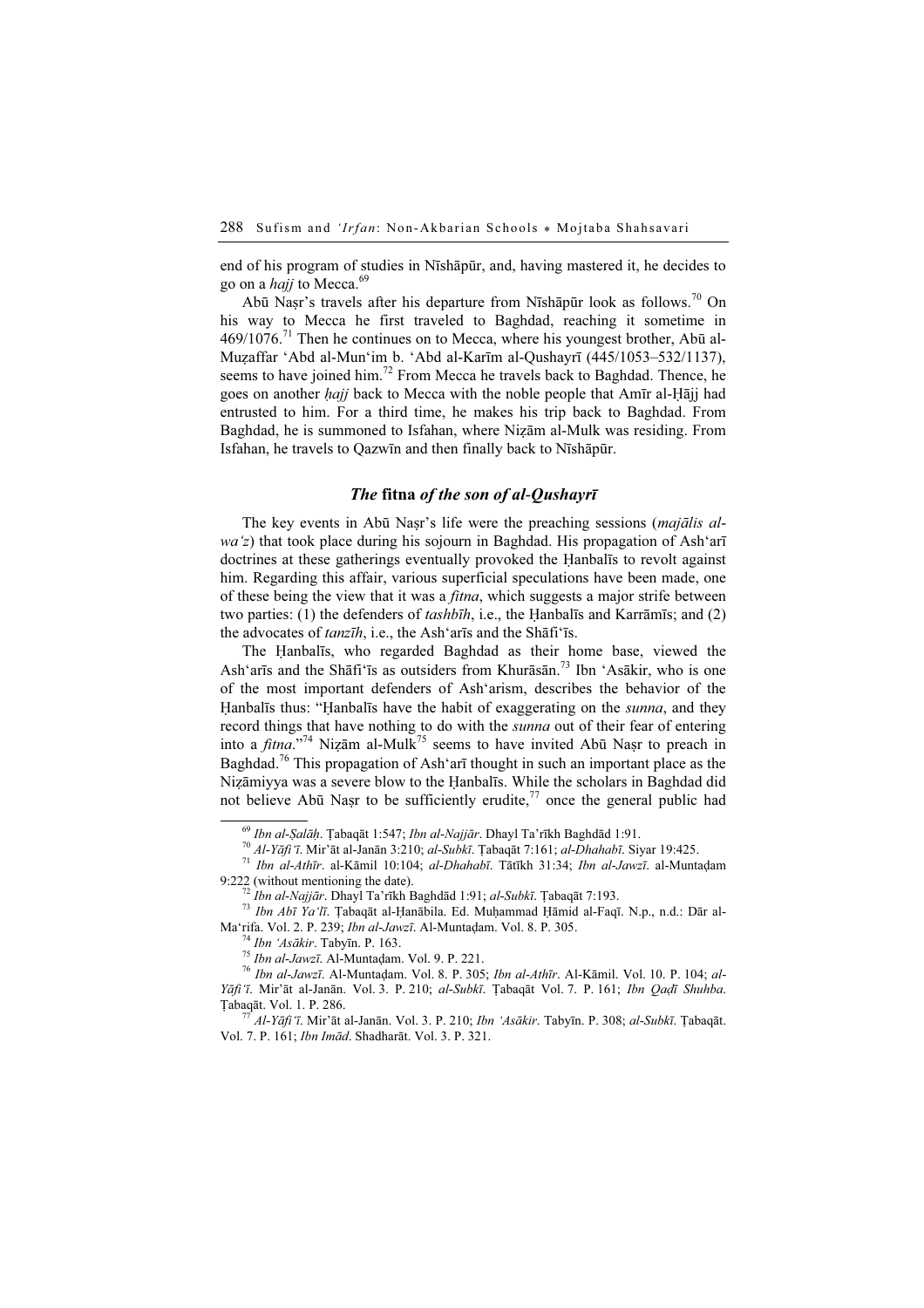accepted him, the Ḥanbalīs started to revolt against him out of the fear that they might lose supporters in Baghdad. Among the supporters of Abū Nasr were two famous individuals. The first was Shaykh al-Shuyūkh Abū Sa'd Ahmad b. Muhammad Dūst-Dādā Nīshābūrī (born in 407 or 409 and died in 477 or 479 A.H.), who showed such complete support for him<sup>78</sup> that Abū Sa'd's *ribāt* in Baghdad came to be attributed to Abū Nasr.<sup>79</sup> Abū Sa'd saw the revolt to be in a volatile situation.<sup>80</sup> The second famous supporter of Abū Naṣr is Abū Isḥāq al-Shīrāzī (d.  $476/1083)^{81}$ ,  $82$  who was one of the most important advocates of Abū Naṣr.  $83$  In the end, from the fact that Abū Ja'far al-Hāshimī, a chief Ḥanbalī, died in prison due to his sedition against Abū Naṣr, we can surmise that he was the one who caused the fitna in the first place, and this whole affair came to be recorded as "the *fitna* of the son of al-Qushayrī."<sup>84</sup>

As for the reasons for the Ḥanbalīs' skirmish with Abū Naṣr in Baghdad, the following observations can be made:

1) Abū Naṣr's defense of al-Ash'arī: Abū Naṣr showed his clear allegiance to Ash'arism even at all those gatherings.<sup>85</sup> The *fitna* was also because of the Ash'arī beliefs of Abū al-Qāsim al-Qushayrī and Imām al-Ḥaramayn al-Juwaynī, his two teachers.<sup>86</sup> The *fitna* among the Hanbalīs and the Ash'arīs first broke out in the month of Shawwāl.<sup>87</sup>

2) His defense of Shāfi'ī: a fitna also broke out between the Shāfi'īs and the Hanbalīs, who denounced Shāfi'ī and his companions.<sup>88</sup>

3) His refutation and denial of tashbīh: Abū Nasr rejected and severely criticized the Ḥanbalī inclination toward  $tash\bar{b}\bar{h}$ ,<sup>89</sup> as the Ḥanbalīs of Baghdad at the time propagated the view that God has legs and teeth, sits on a donkey in the form of a youth with braided hair, with his reins made of gold,  $90$  while his speech

thing was in the latter's mouth. When Abū Naṣr asked, he understood these were two salty tablets that Abū Isḥāq was keeping in his mouth for austerity. Cf. Ibn al-Ṣalāḥ. Ṭabaqāt. Vol. 1. P. 305; al-Dhahabī. Ta'rīkh. Vol. 32. P. 155.<br><sup>83</sup> An eminent Shāfi'ī jurist. For his biography, see al-Dhahabī. Siyar. Vol. 17. P. 353; al-

*Şafadī. Al-Wāfī. Vol. 6. P. 69; Ibn Kathīr. Al-Bidāya. Vol. 12. P. 30.*<br><sup>84</sup> al-*Dhahabī. Ta*'rīkh. Vol. 31. P. 326.<br><sup>85</sup> al-*Ṣafadī. Al-Wāfī. Vol. 18. P. 200; al-Yāfi'ī. Mir'āt al-Janān. Vol. 3. P. 210; <i>Ibn al-*<br>*Dimyāṭ* 

<sup>86</sup> Al-Yāfi 'ī. Mir'āt al-Janān. Vol. 3. P. 210; *al-Țilimsānī*. Nafh al-Țīb. Vol. 2. P. 550.<br><sup>87</sup> Ibn al-Jawzī. Al-Muntadam. Vol. 8. P. 305.<br><sup>88</sup> Ibn 'Asākir. Tabyīn. P. 309.<br><sup>89</sup> Al-Subkī. Tabaqāt. Vol. 7. P. 163.<br><sup>90</sup>

<sup>&</sup>lt;sup>78</sup> *Ibn al-Jawzī*. Al-Muntadam. Vol. 9. P. 221; *al-Tilimsānī*. Nafh al-Țīb. Vol. 2. P. 550.<br><sup>79</sup> *Ibn al-Ṣalāḥ*. Țabaqāt. Vol. 1. P. 547.<br><sup>80</sup> *Al-Tilimsānī*. Nafh al-Țīb. Vol. 2. P. 550.<br><sup>81</sup> *Ibn al-Athīr*. Al-Kāmil.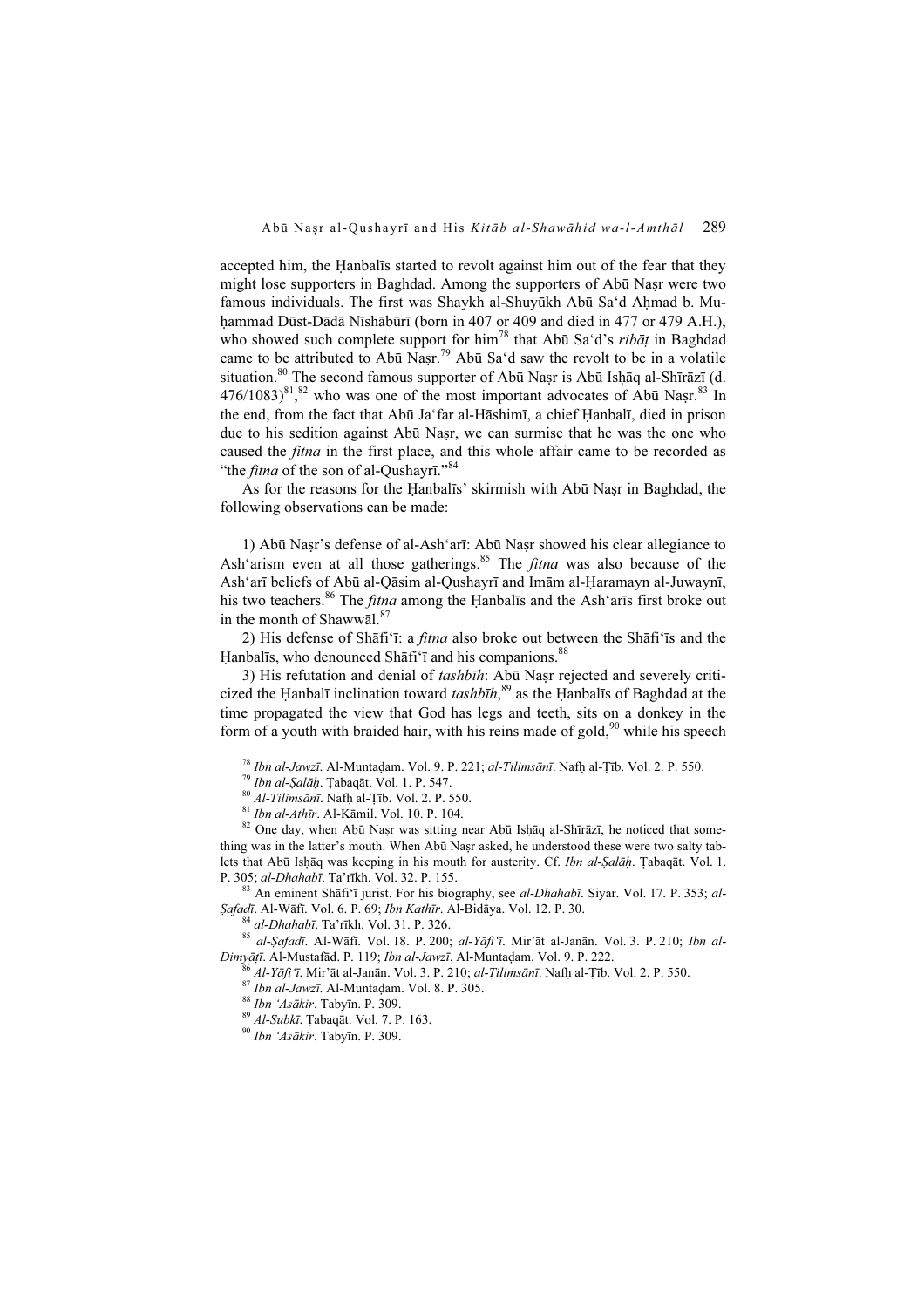is like the sound of a thunder or a neighing horse.<sup>91</sup> The doctrinal proximity of the Ḥanbalīs with the Karrāmīs in the tashbīh of God provided a rare occasion for the two groups to work together in their continued and increasing resistance against Abū Naṣr.

On the basis of what was said above, it is clear that the "the *fitna of* al-Qushayrī" must be called "the fitna of the Ḥanbalīs" instead.

On his way back to his hometown Nīshāpūr, Abū Naṣr passed through Qazwīn.<sup>92</sup> In Nīshāpūr, he devoted himself to teaching and preaching until the end of his life.<sup>93</sup> He also interacted with prominent figures there, for some of whom he even led the funeral prayer, including Abū al-'Abbās al-Durayr al-Rāzī (d.  $510/1116$ <sup>94</sup> and Abū Sa'd 'Abd al-'Azīz b. 'Abd Allāh al-Naqīb al-Şūfī (d. 512/1118).<sup>95</sup> Abū Nașr continued to teach Hadith until 512/1118, i.e., two years before his death,  $96$  at his home.<sup>97</sup>

At the end of his life, Abū Naṣr became unable to speak,<sup>98</sup> except for the verses of the Qur'an.<sup>99</sup> On Friday, 22<sup>nd</sup> of Jumādā II, 514 A.H. (December 24, 1120) in Nīshāpūr, at nearly eighty years of age, Abū Naṣr al-Qushayrī passed away.<sup>100</sup> His younger brother, Abū al-Muẓaffar 'Abd al-Mun'im (445–532/ 1053–1137) led the funeral prayer for him. The grandeur of Abū Naṣr was so vast that even those living in distant lands also mourned for him, as far away as in Baghdad, in the ribāt of Shaykh al-Shuyūkh Abū Sa'd Aḥmad b. Muḥammad Dūst-Dādā.<sup>101</sup> Abū Nasr's tomb in Nīshāpūr is located at the family graveyard of the Qushayrīs now known by their family name, $102$  and he lies next to the tombs

93 Ibn al-Salāh. Ţabaqāt. Vol. 1. P. 504; al-Șafadī. Al-Wāfī. Vol. 18. P. 200; al-Yāfi'ī. Mir'āt. Vol. 3. P. 210; al-Kutbī. Fawāt. Vol. 1. P. 651; al-Tilimsānī. Nafh al-Tīb. Vol. 2. P. 550.<br><sup>94</sup> Al-*Şarifînī*. Al-Muntakhab. P. 126.<br><sup>95</sup> Al-*Şarifînī*. Al-Muntakhab. P. 382.<br><sup>96</sup> Al-*Subkī*. Tabaqāt. Vol. 1. P. 118.<br><sup>97</sup> Al-*Kutbī*. Fawāt. Vol. 1. P. 651.<br><sup>98</sup> Al-Yāfi 'ī. Mir'āt. Vol. 3. P. 210; *al-Til* 

Al-'Ibar. Vol. 2. P. 403.<br><sup>99</sup> Al-Tilimsānī. Nafḥ al-Ṭīb. Vol. 2. P. 550; *al-Subkī*. Ṭabaqāt. Vol. 7. P. 163.<br><sup>100</sup> Ibn al-*Ṣalāḥ*. Ṭabaqāt. Vol. 1. P. 504; *Ibn al-Jawzī*. Al-Muntaḍam. Vol. 9. P. 221; Ibn

'Imād. Shadharāt. Vol. 3. P. 321; Ibn Kathīr. Al-Bidāya. Vol. 12. P. 232. All sources are unanimous on this date.<br><sup>101</sup> Ibn al-Athīr. Al-Kāmil. Vol. 10. P. 587; Ibn al-Jawzī. Al-Muntadam. Vol. 9.

P. 221.<br><sup>102</sup> *Al-Fārisī*. Al-Mukhtaṣar min Kitāb al-Siyāq li-Ta'rīkh Nīsābūr. Ed. M.K. Maḥmūdī.

Tehran: Nashr-i Mīrath-i Maktūb, 1384/2005. No. 1994: "He was interred in their personal tomb, in Bāb al-'Azrah, which was well-known by them." Also see: al-Yāfi'ī. Mir'āt. Vol. 3. P. 211; Ibn 'Imād. Shadharāt. Vol. 3. P. 322.

<sup>&</sup>lt;sup>91</sup> Ibid.<br><sup>92</sup> Ibid.; *al-Subkī*. Țabaqāt. Vol. 7. P. 161.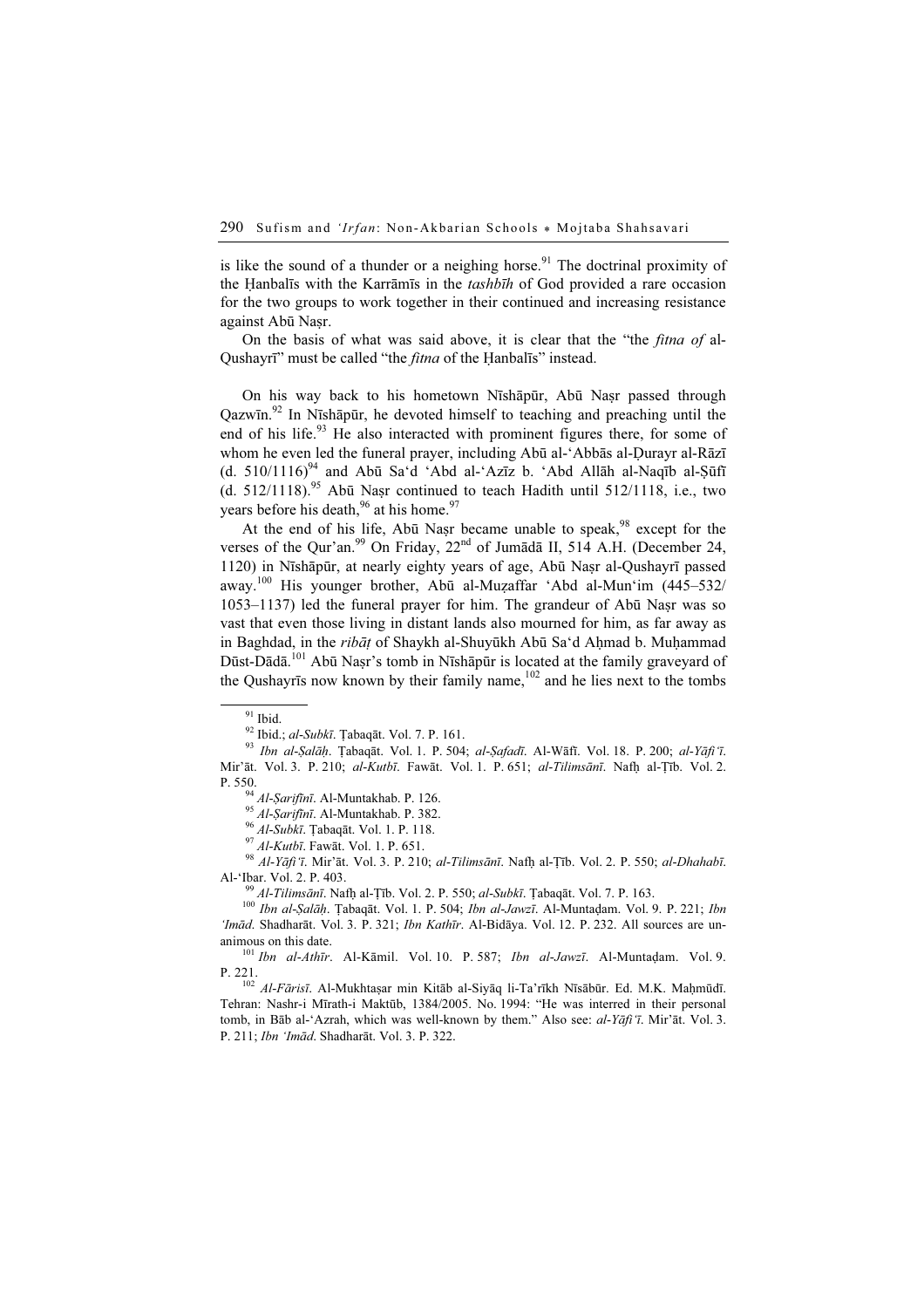of Abū 'Alī al-Daqqāq and Abū al-Qāsim al-Qushayrī.<sup>103</sup> This graveyard is situated in Bāb-i 'Azra—one of the old parts of Nīshāpūr.<sup>104</sup>

## His Works

In his works, Abū Naṣr shows great admiration for his father and al-Juwaynī. However, while he has great admiration for al-Juwaynī, as we shall see, he also rejects some of the latter's views on occasion.<sup>105</sup> Also, Abū Naṣr adds marginal notes on his father's books, providing additional explanations for his arguments.<sup>106</sup> This is an indication of the independence of Abū Naṣr's thought from that of his father. Soon after Abū Naṣr's death came the *fitna* of the Ghaznavids  $(548/1153).$ <sup>107</sup> Against such a turbulent period of political and theological disputes in Khurāsān and at the same time in the glorious shadow of his famous father, Abū Naṣr and his renown gradually became effaced or went largely unnoticed, rendering his works almost inaccessible. Below is a list of the works he composed.

I) Al-Taysīr fī-l-Tafsīr,<sup>108</sup> also called al-Majmū' fī-l-tafsīr wa-l-ta'wīl,<sup>109</sup> is undoubtedly a work of Abū Naṣr, not of Abū al-Qāsim, his father.<sup>110</sup> This was a commentary on the Qur'an that resembled the typical styles of usull and kalāmī commentators more than the allusive Sufi style of his father. This view is further supported by the quotations it contains (see below). We do not have any information about the date or circumstances of the composition of this work, except

<sup>&</sup>lt;sup>103</sup> Muhammad b. Khalīfa-i Neyshābūrī. Ta'rīkh-i Nayshābūr. Ed. M.-R. Shafī'ī Kadkanī. Tehran: Nashr-i Āgāh, 1375/1996. No. 2794. He refers to the tombs of these prominent figures in Nīshāpūr and also mentions their names: Shaykh-i 'Ālam Abū 'Alī Daqqāq, Ustād Abu 'l-Qāsim Qushayrī, Imām Aḥmad-i Maydānī (d. 518/1124), Imām 'Ali-i Wāḥidī (468/1076), Shaykh Farīd al-Dīn 'Aṭṭār (627?/1230?), Shaykh Maḥmad-i Ṭabasī (sic!), Shaykh Majnūn-i Awliyā' (sic!), Shaykh Majd al-Dīn Baghdādī (d. 607/1210 or 616/1219).<br><sup>104</sup> *Muhammad b. Khalīfa-i Neyshābūrī*. Ta'rīkh-i Nayshābūr. No. 1071. P. 118; Bāb al-

<sup>&#</sup>x27;Azra is also mentioned elsewhere in this book: No. 961, 976, 1025, 1071, 1124, 1387, 2722, 2780, 2796; al-Sam'ānī. Al-Ansāb. Vol. 1. P. 333; Vol. 2. P. 330; Vol. 3. PP. 176, 373; Vol. 4. P. 187 (al-'Azrī); Sarīfīnī. Al-Muntakhab. P. 53, in which the author refers to al-Suyūrī's school in Bāb al-'Azrah; Ibn al-Athīr. Al-Lubāb. Vol. 2. P. 338; al-Suyūṭī. Lubb al-Lubāb fī Taḥrīr al-Ansāb. Beirut: Dār Ṣādir. P. 179. Therefore, "Bāb 'Arza" cited in Al-Ansāb, Vol. 5.

P. 332, should be corrected.<br><sup>105</sup> Al-Zarkashī. Al-Baḥr al-Muḥīṭ fī Uṣūl al-Fiqh. Ed. Muḥammad Muḥammad Tāmir.<br>N.p., 1421/2000. Vol. 3. P. 352.

<sup>&</sup>lt;sup>106</sup> I will synchronize some of these at the end of the article.<br><sup>107</sup> Cf. *Ibn Khallikān*. Wafāyāt. Vol. 4. P. 238; *Ibn al-Athīr*. Al-Kāmil. Vol. 11. PP. 184,

<sup>378.&</sup>lt;br><sup>108</sup> Cf. Nguyen. The Confluence and Construction of Traditions. P. 245; Böwering G. The Light Verse: Qur'ānic Text and Sūfī Interpretation // Oriens 36 (2001). P. 137, note 97. 109 MS Aḥmed III No. 91 (quoted in *Al-Murshid al-Wajīz*. P. 231). <sup>110</sup> Nguyen. Confluence. P. 250–251.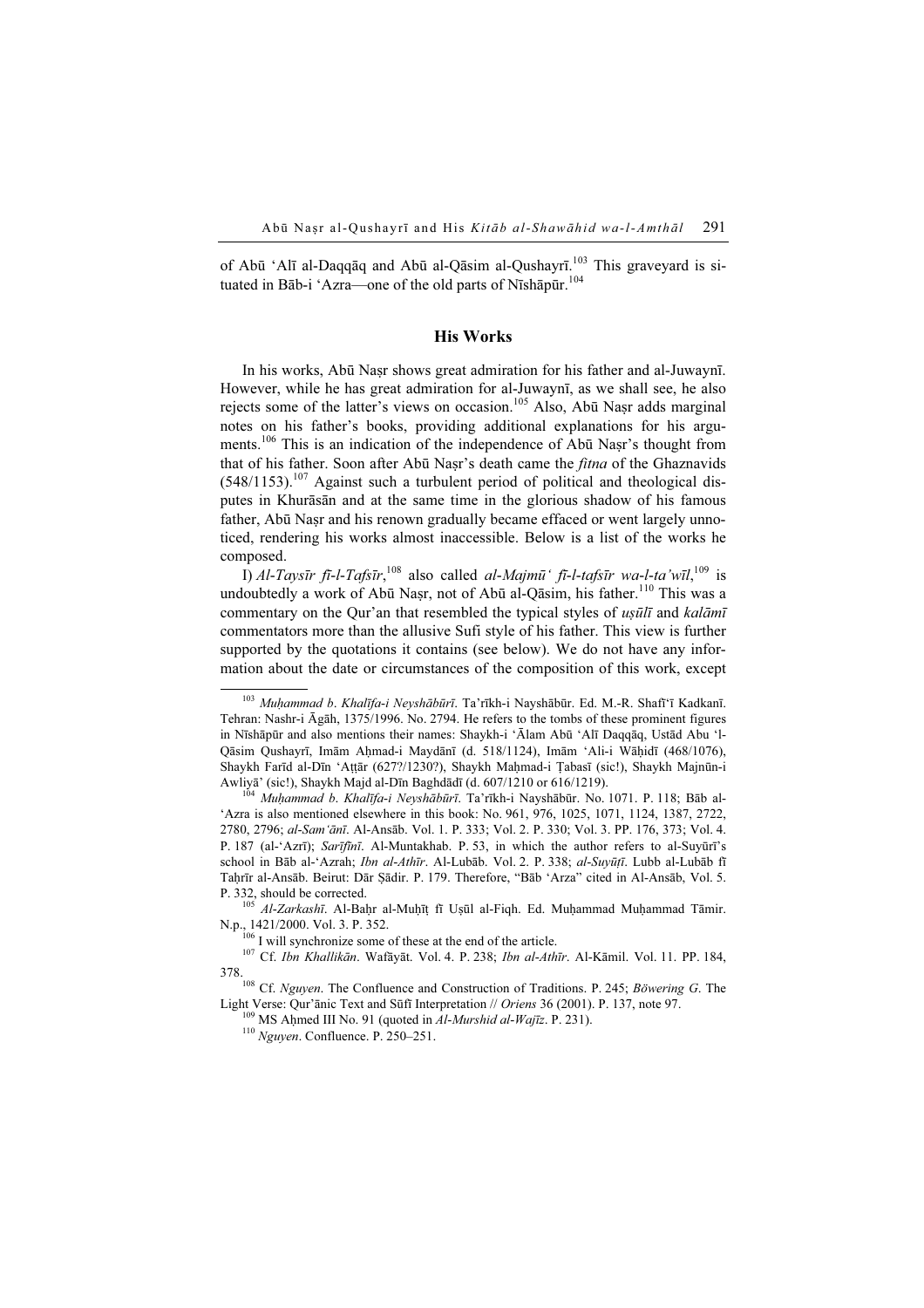that his daughter's husband, Abū Hafs 'Umar b. Ahmad al-Saffār (d. 1158/553) dictated this tafsīr in Baghdad in 1147/542, playing a role in its publication.<sup>111</sup>

II) A treatise that was used by Abū Sa'd al-Saffār in composing his Kitāb al-Arba'īn.

III) A short work, consisting of ten parts, containing Hadiths that he received (kharraja) from his brother Abū al-Muzaffar 'Abd al-Mun'im, from his forty teachers in Hadith.

IV) Al-Muwazzah fī-l-Furū'. A work on furū' al-fiqh (this work may be identical with the work called *al-Murshid*).<sup>112</sup>

V) Al-Murshid.<sup>113</sup> The title alludes to one of al-Juwaynī's books, Kitāb alirshād ilā qawāti' al-adilla fī usūl al-i'tiqād, showing Abū Naṣr's clear sympathy towards al-Juwaynī.

VI) Al-Maqāmāt wa-l-Ādāb<sup>114</sup> (perhaps another name of al-Shawāhid wa-l-Amthāl).

VII) Al-Shawāhid wa-l-Amthāl. Some of the passages of this book can also be found in al-Subkī and Ibn 'Asākir, which suggests that this book was available to them. During the next few centuries, there is no mention of this work until the time of Ismā'īl Pāshā al-Baghdādī.<sup>115</sup> However, he mistakenly attributes this work to Abū Naṣr 'Abd al-Raḥīm b. Nafīs b. Wahbān al-Sulamī al-Hadīthī  $(d. 617/1220)^{116}$  and stores the manuscript in the Aya Sophia. This misattribution is clearly due to the similarity of their personal names and kunyas. Al-Shawāhid is a collection of stories and sayings that Abū Nasr heard from his father. There are also indications of the influence of some earlier literary works.<sup>117</sup> As for the Sufi texts written before his time, we know of a book of a slightly similar character, entitled al-Amthāl wa-l-istishhādāt, written by Abū 'Abd al-Rahmān Sulamī  $(d. 412)^{118}$  In the introduction to the latter work, Sulamī clearly indicates that he wrote this book in order to record the sayings of the Sufis who, when asked about their states, responded by a line of poetry that belonged to someone else.<sup>119</sup> Sulamī's book contains stories and poems, representing a genre of writing that

Vol. 7. P. 242.<br><sup>112</sup> Al-Zarkashī. Al-Baḥr al-Muḥīṭ. Vol. 1. P. 13; Vol. 3. P. 352.<br><sup>113</sup> Ibn Ḥajar al-Haythamī al-Makkī. Al-Fatāwā al-Ḥadīthīyya. Beirut: Dār al-Fikr, n.d.<br>P. 79; al-Zarkashī. Al-Burhān. Vol. 2. P. 177; al

<sup>114</sup> *Al-Ziriklī*. Al-A'lām. Vol. 3. P. 346.<br><sup>115</sup> Ismā'īl Pashā al-Baghdādī. Īḍāḥ al-Maknūn. Vol. 2. P. 59; idem. Hadiyyat al-'Ārifīn. Vol. 1. P. 560.

<sup>116</sup> Al-Dhahabi. Siyar. Vol. 22. P. 148; *Ibn al-Dimyāṭī*. Al-Mustafād. P. 120; al-Ḥamawī. Mu<sup>4</sup>jam al-Buldān. Vol. 1. P. 149; al-*Ṣafadī*. Al-Wāfī. Vol. 18. P. 241.

<sup>117</sup> For actual examples of this, see for instance,  $Ab\bar{u}$  Tammām. Al-Ḥamāsa, and al-Tha'ālibī. Al-Tamthīl wa-l-Muḥāḍara.<br><sup>118</sup> Published in Abū 'Abd al-Raḥmān al-Sulamī. Sufi Treatises. Eds. G. Böwering and

B. Orfali. Beirut: Dar el-Machreq, 2009. P. 87–116.<br><sup>119</sup> See *Sulamī*. Al-Amthāl wa-l-'Istishhādāt // *Sufi Treatises*. P. 87, paragraph 421.

<sup>111</sup> Ibn al-Najjār al-Baghdādī. Dhayl Ta'rīkh Baghdād. Vol. 5. P. 22; al-Subkī. Ṭabaqāt.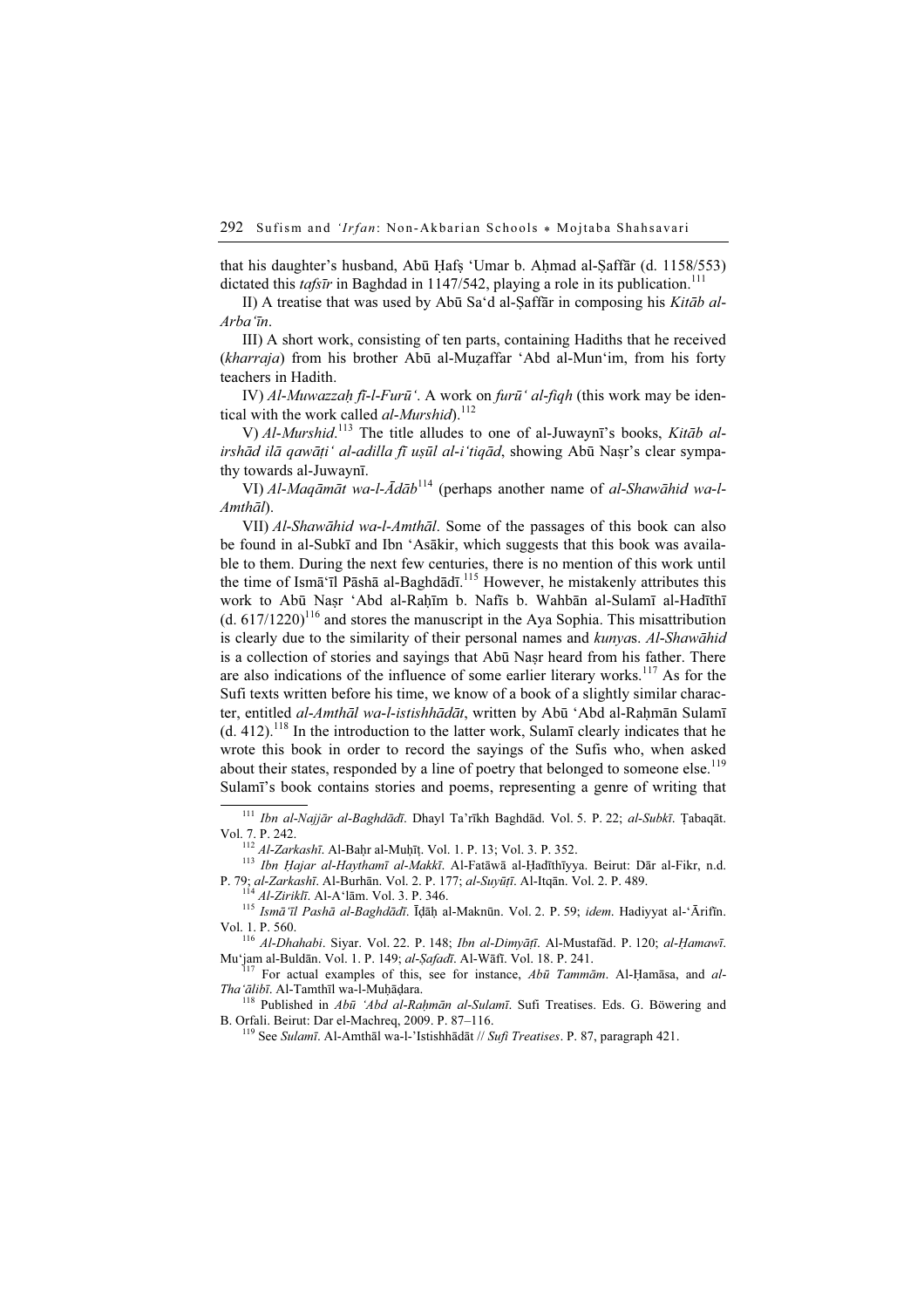can be situated between Sufism and belles-lettres such as one could rather title it al-Istishhād wa-l-Tamaththul. It is quite likely that Abū Naṣr based his al-Shawāhid wa-l-Amthāl on this work by Sulamī.

Al-Shawāhid wa-l-Amthāl lacks chapter divisions. It is not clear whether Abū Nasr intended to preserve his work in this form, or he was planning to later produce a final version in which the material would be arranged by subjects or divided into chapters. In the unique manuscript of this work we possess, the content has an intricate structure while covering various subjects. There is no apparent logical order in this structure, except that roughly every three to seven paragraphs deal with a single subject, which is mentioned in the opening paragraph of this collection. Such manner of presentation is somewhat reminiscent of the structure of preaching sessions (*majālis al-wa'z*), which is aptly described by the expression, "Speech brings forth another speech" (al-kalām yajurru al-kalām).

The tradition of majālis, or gatherings, has existed since before the fifth/ eleventh century in the everyday culture of people in Khurāsān. No doubt such long tradition has had a great historical and literary impact on the content of al-Shawāhid, which for instance contains a line of supplication in an older form of Persian, Hazār sāl bizī ("May you live for a thousand years!"),<sup>120</sup> which were later translated into Arabic as 'Ish alf 'am ("Live for a Thousand Years"). Furthermore, al-Shawāhid also contains expressions that appear to be in the Khurāsānī dialect of Persian and the dialect of western Persia (Fahlawiyāt).

The significance of al-Shawāhid wa-l-Amthāl as a Sufi text is also considerable. Aside from complementing the views presented in Abū al-Qāsim al-Qushayrī's Risāla and Latā'if al-Ishārāt, the substantial content of this work allows it to stand on its own, with materials no less significant than those found in his father's Risāla or other major Sufi works, such as Sulamī and Khwāja 'Abd Allāh Anṣārī's *Tabaqāt al-Sūfiyya*, or Hujwīrī's *Kashf al-Mahjūb*. In fact, al-Shawāhid possesses unique literary beauty and elegance that mark much of Iranian Sufism. Thanks to Khwāja Anṣārī, we know, for instance, that "Abū al-Qāsim Qushayrī was Abū 'Alī Daqqāq's son in law and disciple, and he used to attend the latter's gatherings and could quote a lot of his sayings."<sup>121</sup> Many of these quotations are extant in *al-Shawāhid* and can therefore be reconstructed. There are also other materials from Abū al-Qāsim's gatherings that have survived in this work, because Abū Naṣr constantly refers to them throughout this book. $122$ 

<sup>120</sup> For example, see al-Ṭabarī. Jāmi' al-Bayān. Ed. Khalīl al-Mīs. Beirut: Dār al-Fikr, 1415/1994. Vol. 1. P. 603.<br><sup>121</sup> *Al-Anṣārī*. Tabaqāt al-Ṣūfiyya. Ed. 'Abd al-Hayy Habībī. Tehran: Furūghī, 1380 S.H.

<sup>(</sup>reprint). P.539; ibid. Ed. Muḥammad Sarwar Mawlāyī. Tehran: Nashr-i Ṭūs, 1386/2007. P. 543; Jāmī. Nafaḥāt al-Uns. Ed. Maḥmūd 'Ābidī. Tehran: Ittilā'āt, 1370/1991. P. 297 (without the phrase wa Sukhanan-i way bisyār dāsht).<br><sup>122</sup> Abū Naṣr mentions this as wa-su'ila raḍiya Allāh 'anhu.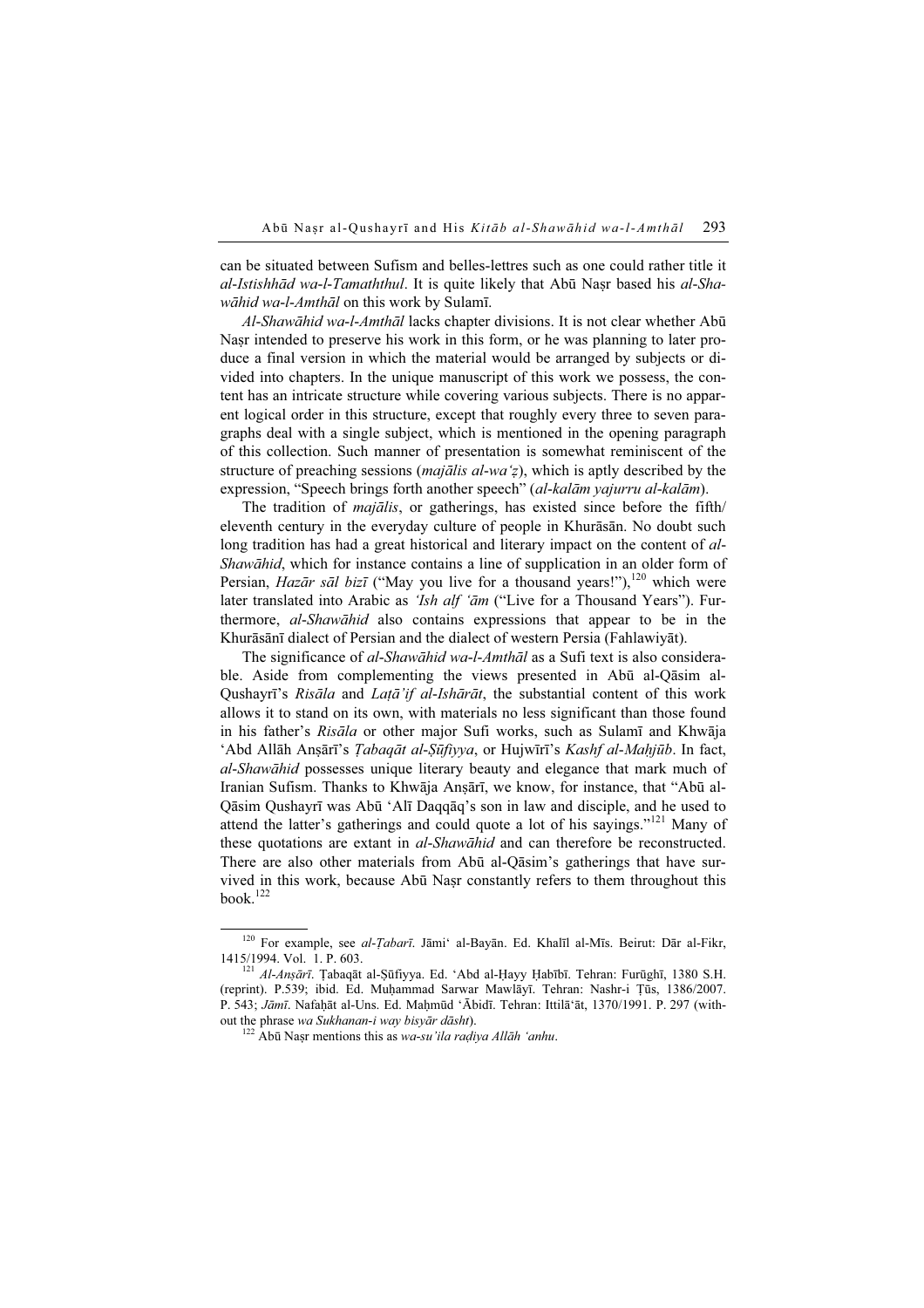Al-Shawāhid can be regarded as a specimen of the genre of maqāmat-nāma, as it was developed by al-Daqqāq and Abū al-Qāsim al-Qushayrī. One of the earliest works in this genre found in Khurāsān is the book devoted to Abū Sa'īd Abū al-Khayr and composed by his grandson Jamāl al-Dīn Abū Rūḥ (fl. ca. 537), who recorded Abū Sa'īd's sayings. We may in fact consider this *maqāmat-nāma* devoted to Abū Sa'īd, as well as the Asrār al-Tawhīd (both books were composed by Abū Sa'īd's grandsons), an internal reaction to Abū Naṣr's al-Shawāhid from within the Sufi circles in Khurāsān, testifying to a certain sense of rivalry among them.

In fact, a close investigation of the content of the Asrar al-Tawhid shows that, among the number of anecdotes that are quoted from Abū Sa'īd in the *Asrār*  $al-Tawh\bar{d}$ , more than thirty speak about Abū al-Qāsim al-Qushayrī and his obedience to Abū Sa'īd. This clearly shows the presence of a powerful external motive that drove Abū Sa'īd's grandchildren to make up many of these anecdotes about their master to aggrandize his status, while no historical basis can be found for most of these stories. This implicit rivalry may have to do with the contrasting tendencies of the two parties: strongly Khurāsānī tendencies of the family of Abū Sa'īd and Baghdādī characteristics of the Qushayrī family.

Al-Shawāhid also indicates Abū Naṣr's antagonism toward philosophy (in particular, Ibn Sīnā's al-Shifā<sup>'123</sup>), while we notice him avoiding the name of Hallāj. Ibn Fūrak, an important Ash'arī thinker, speaks about Abū Naṣr favorably. Al-Shawāhid clearly shows the Ash'arī perspective of its author, or rather its compiler, Abū Naṣr, while, in turn, he builds his Sufi ideas on the basis of Ash'arism.

#### Conclusion

It seems that it was the Qushayrī family's subscription to Ash'arism that increased the acceptability of their books as "orthodox" in the eyes of the Sunni scholars and the broader society. Moreover, Abū al-Qāsim's association with the ruling family of his time undoubtedly helped to publicize and disseminate his work to a much wider degree.

His son, Abū Naṣr, in turn, benefited from his father's prominence as a scholar in his mastery of the esoteric sciences, the classic fields of Islamic learning, including the studies of the Qur'an and Hadith, and last but not least, Ash'arite theology. The wide learning of Abū Naṣr seems to have allowed him to bring the Sufism of the eastern province closer to the theological discourse of the west (in particular, Baghdad) on a firm basis of the Sharī'a. Likewise, the foregoing investigation also provides enough reasons for us to regard Abū Naṣr al-Qushayrī's

 $^{123}$  Ibn Taymīyya. Al-Nubuwwāt. Ed. 'Abd al-'Aziz al-Ţawyān. Riyadh: Dār Adhwā' al-Salaf, 1420/2000. P. 392; idem. Majmūʻ al-Fatāwā. Ed. 'Abd al-Rahmān b. Muḥammad. Medina: Majma' al-Mālik Fahd, 1416/1995. P. 253.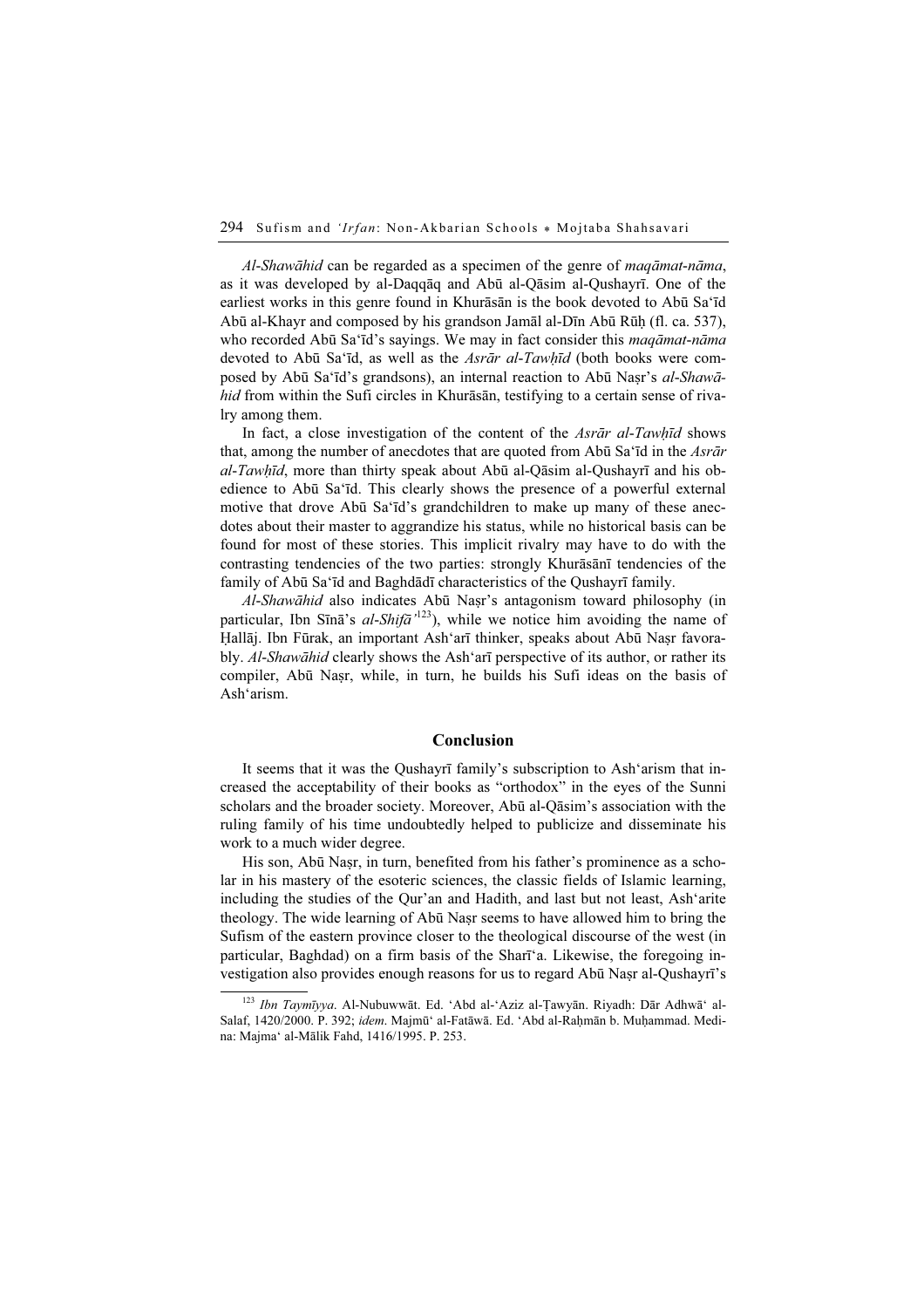al-Shawāhid wa-l-Amthāl as one of the earliest overviews of Ash'arī thought. Given the Sufi and literary elements in *al-Shawāhid*, we may even conclude that it is a theological-literary-Sufi miscellanea.

It is clear that, with the entrance of logical structure of the theological discourse and the unshakable dogmas based on the "orthodox" stance, the task of presenting Sufi ideas becomes a more orderly matter, as we can see in the type of works the Qushayrī family have produced. However, it is undeniable that this seems to be exactly where that agitation, intoxication, and excitement which have enlivened much of Sufism—something that we see in Ḥallāj, Bāyazīd, Abū Sa'īd, Kharaqānī, among others—start to falter.

### Appendix

Below I present a few selected passages from Abū Naṣr's al-Shawāhid wa-l-Amthāl (the Arabic text and its English translation).

#### 1) [The content and purpose of the book]

.<br>قال الإمام *أبونصر عبدالرّحيم:* "وقد ظهر لمي أن أكتب بعض ما سمعتُه من الإمام الشّهيد والدى " ֧<u>֚</u> ֺ֖֧֧֧֪ׅ֪֪֪֧֪֧֧֧֧֧֧֚֚֚֚֚֚֚֚֚֚֚֚֚֚֚֓֡֓֓֓֡֓֬֓֓֡֓֬֓֓֬֓֓֬֓֓֬֓֓֝֬֓֓֬֓֓֝֬֓֝֬֓֬֝֬֝֬֝֬֝֬֬֝֬֝֬֝֬֝֬֝֬֝֬ ــن , مُعتم كوست كوستر كو مشاركتيم. " وقت منهن في أن السبب بنفس ما مستعب من أم مع السفيد والدى<br>رضى الله عنه مع ما قيّد به كلامَهُ من «ال**شُواهِدِ والأمثالِ»،** فقد كان لسان الصّدق وترجمان الحقّ، على رصـى\المـُعـَـه مـع مـا قليد بـه خدمـه مـن «ال**سـوا هِد والامعـا**لِ» فقد خان لسـان الـ<br>أنّه كان البحرَ الذي لايُنزَفُ والـحبر الذي لايُدرَكَ غَورُه و لايُعرَف (مكانه). ֺ֖֖֖֖֖֖֖֖֖֖֖֪ׅ֚֚֚֚֚֚֚֚֚֚֚֚֚֚֝֬֝<u>֟</u> إِنِّ*ى* لأَنْكُرُ هُم وأَنْكُرُ وَصفَهُم................ فَأَظِّلُّ فِى بَحرِ الحَقَّائِقِ أَعْرَقُ<br>وأنا أستعين اللَّه على تسهيل ما قَصدتُ وتيسير ما أردتُ". َ

Master Abū Naṣr 'Abd al-Raḥīm said: It occurred to me to write down some of what I have heard from the Grand Master (al-Imām al-Shahīd<sup>124</sup>), my father (may God be pleased with him), since his speeches were full of (poetic) examples (shawāhid) and parables (amthāl). He was a tongue of truthfulness and interpreter of truth, though it is an inexhaustible and unfathomable ocean [whose place] is unknown.

Indeed, I remember them, and when I remember their characteristics I keep drowning in the ocean of realities.

I ask God for help in facilitating what I intend and wish to do.

### 2) [On divine preordination and forgiveness]

وقال: «لوال ما سبق من الحكم، لتالشا ذنوب االولين واآلخ رين في أقل ٍ جزء من بساط المغفرة». ّ

He said: Were it not for [divine] preordination, the sins of people from the beginning of times until the end of times would vanish in the smallest part of the carpet of forgiveness.

 $124$  In this context, al-shahīd (or al-shāhid) should not be translated as "martyr," or "witness," or "evidence," as its usual connotation in the historical works is "a man with great generosity and honor, high in ranking among the scholars of his society."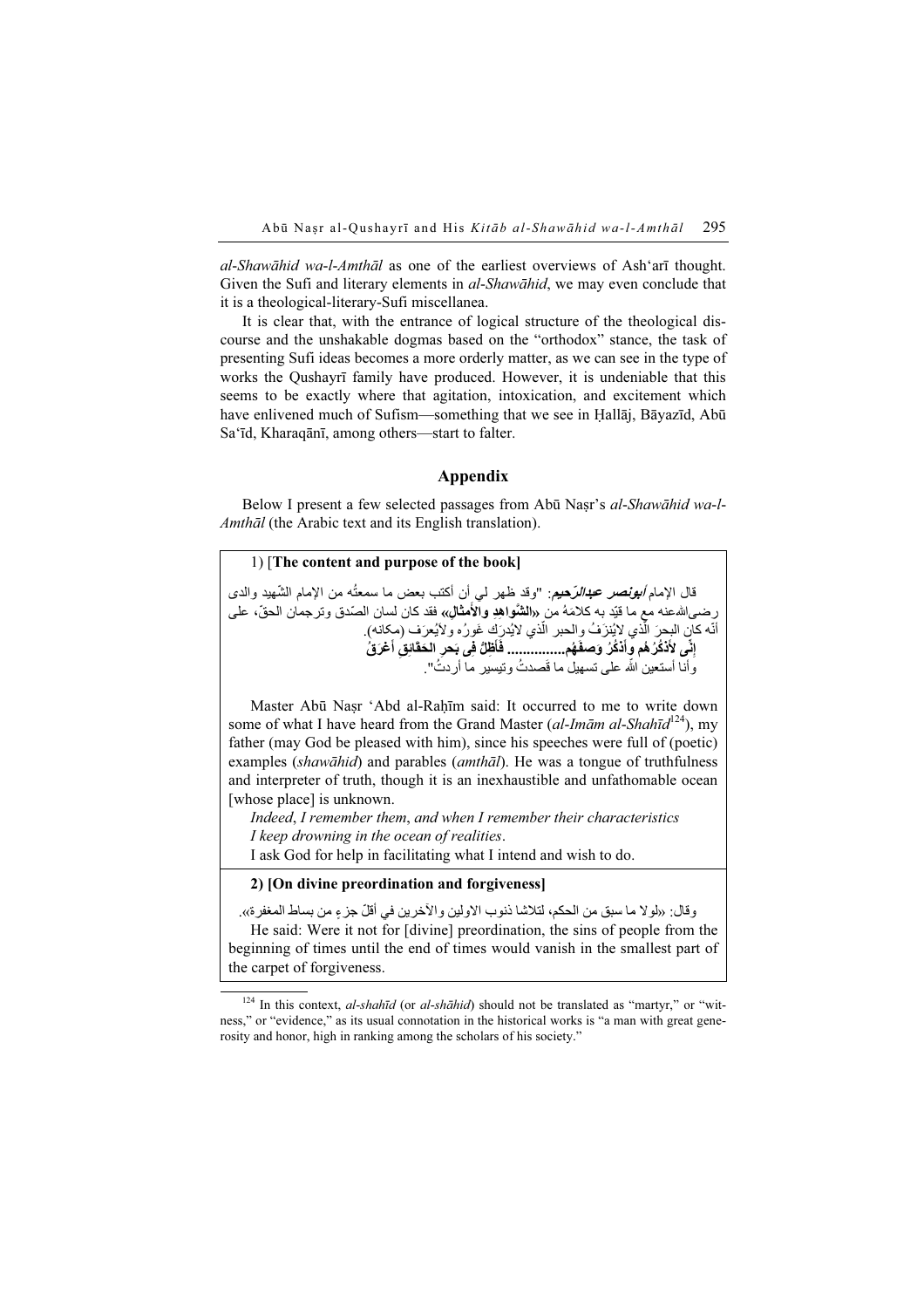## 3) [On the vision of God]

وسال رسول الله صلـي الله عليه و سلم *جبريل ع*ليهالسلام فقال: هل نزون ربكم؟ فقال: لابيننا وبينه<br>وسأل رسول الله صلـي الله عليه و سلم *جبريل* عليهالسلام فقال: هل نزون ربكم؟ فقال: لابيننا وبينه ُ كذا وكذا حجابا لو دنونا من واحدٍ منها احترقنا وانما هذا الوعد لكم. اذ قيل «و**ُجُوهٌ يَوْمَئِذٍ نَاضِرَةٌ إِلَي**<br>كذا وكذا حجابا لو دنونا من واحدٍ منها احترقنا وانما هذا الوعد لكم. اذ قيل «وُ**جُوهٌ يَوْمَئِذٍ نَاضِرَةٌ إِ** ب ويا باطرة» (22:75).<br>رَبِّهَا نَاظِرَةٌ» (22:75).

The Prophet (peace and blessings be upon him) asked Gabriel (peace be upon him!): "Do you see your Lord?" He replied: "No. Between Him and us there is no such-and-such a veil. If we approach one of these [veils], we will be burnt. This is in fact a good news *(lit. promise)* to you." For it was said, *On* that day, faces shall be beaming, gazing at their Lord (Q. 22:75).

## 4) [On sin and forgiveness]

وقد قال بعض الانبياء عليهمالسلام في مناجاته لو عفوت عن *ألـم* ذنوبه بعد عظيم نعمك عليه وقد قان بعض الانبياء عليهمالسلام في مناجا<br>فاوحى إليه. ليس الذّنب في القرب كالذنب في البُعد.

One of the prophets (peace be upon them) said in his supplication: "If You forgave Adam of his sins after [bestowing] such great blessings upon him and revealed [Yourself] to him, a sin in nearness [to You] cannot be the same as a sin in distance."

## 5) [On slander, sin, and repentance]

.<br>وقال: لو قال لمغنابه ابرأتكَ لا يتمّ الأمر ولا بضمير القلب وهذا معنى قول *ابن سيرين* لرجلٍ قال ।<br>ः ا<br>ا وفان: نو فان نمعنابه ابرانك لا ينم الامر ولا بصمير القلب وهذا معنى قول *الله سُهرين ارجلِ قال*<br>له اغتبتُك فاعفُ عنّى، فقال: قد حرّم الله الغيبة فلا سبيل إلى تحليلها. فلا شك انّ هذا الّذى ظلم غيره ֖֖֖֧֦֧ׅ֧֦֧ׅ֧֚֚֚֚֚֚֚֚֚֚֚֡֜֓֜֓֓<u>֚</u> ֖֖֖֚֚֚֚֚֚֚֚֚֚֚֚֚֚֡<br>֧֚֚֚֝<br>֧֚֚֝ ֖֧֧֪֪֪ׅ֧֧֪ׅ֧֧֪֪ׅ֧֪֪ׅ֧֪֪֪֪֪֪֪֪ׅ֚֚֚֚֚֚֚֚֚֚֚֚֚֚֚֚֚֚֚֚֡֡֡֡֬֓֝֬֝֟֓֡֬֓֓֞֬֓֝֬֓֓֝֬֝֬֓֝֬֓֝֬֝֬ ֖֖֖֖֖֖֖֖֖֖֖֖֖֖ׅ֚֚֚֚֚֚֚֚֚֚֚֚֚֚֚֡֬**֓** جني على حق العبد وحق الرّب فالخصم أن ترك حق نفسه فحق الله باق فلا بدّ من النّوبة.

He said: If he said to his slanderer, "I have exonerated you," the matter has not been settled yet and [certainly] not by the conscience of [his] heart. This is the meaning of Ibn Sīrīn's words to a man: "I have slandered you, so pardon me." Then he replied: "God has forbidden slander, so there is no way to excuse that." So, there is no doubt that the man who has wronged another has committed a sin against the right of the worshipper as well as against the right of God. Hence, [to be] an adversary is to abandon his own right. Yet, since the right of God remains, there is no escape from repentance.

# $6)$ <sup>125</sup>

َر.<br>وسمعته رضـي|للهـعنه بقول: تعلّقَت قلوب أقوام بالسابقة إذا لايجرى الا ما علم واراد واخبر به في وسمعته رصـي،سمـعـة بعون: تعلقت قلوب اقوامِ باسابعه إذا لايجري الا ما علم واراد واحبر به في<br>از الـة و إلـى هذا اشار بقو لـه: هو لاء فـي الـجنة و لا أبالـي و هو لاء فـي النّـار و لا أبالـي وتعلقت قلوب اقوام َيزات والي هذا السر بيوت . للواء في الله فرق اليتفرغون الموارغ التي السر والا السيكي. وستنت<br>بالخاتمة بِمَ يختم و هاهنا فرقه ثالثة لايتفرغون لذكر السّابقه والعاقبة لاستيلاء ذكر الله عليهم. ّ

I heard him (may God be pleased with him) say: "The hearts of some people are concerned with the past (sābiqa), since nothing happens except what [God] has known, desired, or informed about in eternity-withoutbeginning." [God] has alluded to this in the following words: "These are in paradise, and I do not care; these are in hell, and I do not care." The hearts of some other are concerned with the end—with how it will end. But there is the

<sup>&</sup>lt;sup>125</sup> Cf. al-Qushayrī. Laṭā'if al-Ishārāt. Vol. 2. P. 614.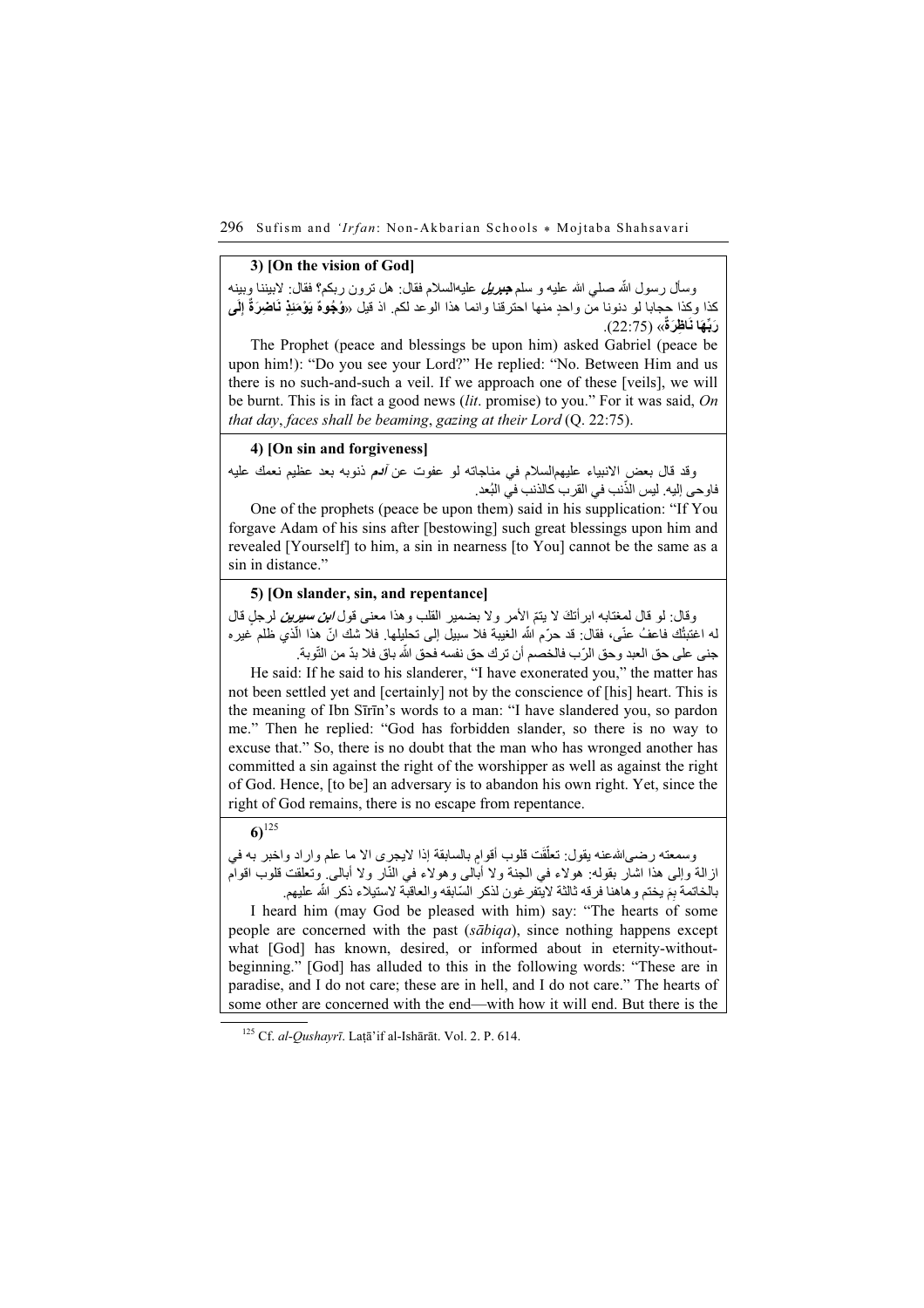third group that never ponders on what has come and what will come, due to their being overpowered by the remembrance of God.

## 7) [On the transcendence of God (tanzīh)]

ر بالغار بالغار المستقدم العامل المستقدم الله من استعمام الله عليه العامل في المجال العامل العامل العامل العام<br>هولاء *السِهوب اخلوا بحق عيسمي فكفروا، هولاء النّصارى ب*الغوا في الاجلال فكفروا فترك ذلك ّالاجلال قيام بحق الخدمة وترك مجاورة الحد في الاجلال وتنزيه الرّب جلّ وعزّ عن أن تكون له ولد ٌالنه الواحد االحد قيام بحق الحرمة.

The Jews violated the right of Jesus, therefore they became unbelievers. The Christians engaged in [excessive] veneration, therefore they became unbelievers. To abandon that [excessive] veneration is to serve [God] properly. To stop transgressing the limits in veneration and to purify the Lord (majestic and mighty is He!) from ascribing to Him children, because He is the Single and the One, is to observe the right of [His] sanctity (hurma).

## 8) [On divine benevolence (luṭf)]

ولطف الله بالغريب واسترجاعه له اضعافُ ما يتصوره في حق المخلوقين فألطافه تقول قد ّتطوّحت في كلّ متطوح وطرّحت نفسك كلّ مطرح وجربت الخير والشّر وقاسيت البرد والحر وعرفت ستوست سي س متصور و سركت سست س مصرر و مبريت ،سير و سر<br>قدر ك عند الخلق. فقد حان أن تتبرّ م بهم و تر جع إلينا فليس لك قابلٌ مثلنا.

God's benevolence with the stranger and His making him return to Him are many times greater than what is conceivable regarding the creatures. His benevolence says: "You have strayed in every place possible, and you have thrown yourself in every place possible. You have tried out the good and the bad, and you have compared the cold and the hot. You have known your power among people. So the time has come for you to become vexed with people and to return to us, for you have no one who will accept you like Us…"

## 9) [On obedience and good manners (adab)]

ر/ On obcurence and good manners (auub)]<br>وسمعته يقول: كان الأستاذ *أبهوطميَ* يقول: العبد يصل بالطاعة إلى الجنة وبالادب في الطّاعة إلى وسمعنه يقول: كان الاسناد *ابورعلي* يقول: العبد يصل بالطاعه إلى الجنه وبالادب في الطاعه إلى<br>الله ومن ذلك الأدب أن تعلم في اثنا تلك الطّاعة أنّك بفضله وصلتَ إلى تلك الطّاعة لا بفعلك ومن ترك ֧֖֧֧֖֪֪֪֪֪֪֪֪֪֪֪֦֚֚֚֚֚֚֚֚֚֚֚֚֚֚֚֚֚֚֚֚֚֚֚֚֚֝֡֝֓֞֟֓֡֞֟֓֡֓֓֞֡֓֓֡֟֓֓֞֞֟ َ֧֖֖֖֧֚֚֚֚֚֚֚֚֚֚֚֚֚֚֚֚֝<u>֓</u> ֖֧֧֧֧֪֦֧֧֧֧֧֧֧֧֧֚֚֚֚֚֚֚֚֚֚֚֡֝֝֓֡֓֓֡֓֓֝֬֝֓֝֬֝֟֓֟֓֓֝֬֝֓֝֬֝֬֝֬֝֬֝֬֝֬֝֬ ..... وس علي الله علي الله علي الله عليه الله عليه الله عليه الله عليه الله عليه الله عليه عليه الله عليه الله<br>الأدب أن يتو هم أنه يمكن الوصول إليه اذ ليس صيد الطّلب و لا بذلة الو هم.

I heard him say: Teacher Abū 'Alī said: "The servant attains paradise through obedience, and he attains God through good manners (adab) in obedience." An [example] of such good manners is that you know during that [state of] obedience that you have attained that obedience through His grace, not through your action. An example of the abandonment of good manners consists in imagining that one can attain God, since there can be no hunting by seeking or by base imagination.

## 10) [It is God who cures]

od who cares<sub>I</sub><br>وقال *داود* عليهالسلام: «الـهي أتنيتُ أطباء عبادك ليُداوونـي فكلّـهم ثمّ عليك دلّونـي». ֧֦֧֦֧֚֚֡<u>֚</u> David (peace be upon him!) said: "My God, I came to the physicians of Your worshippers so that they may treat me. But then all of them pointed me to You!"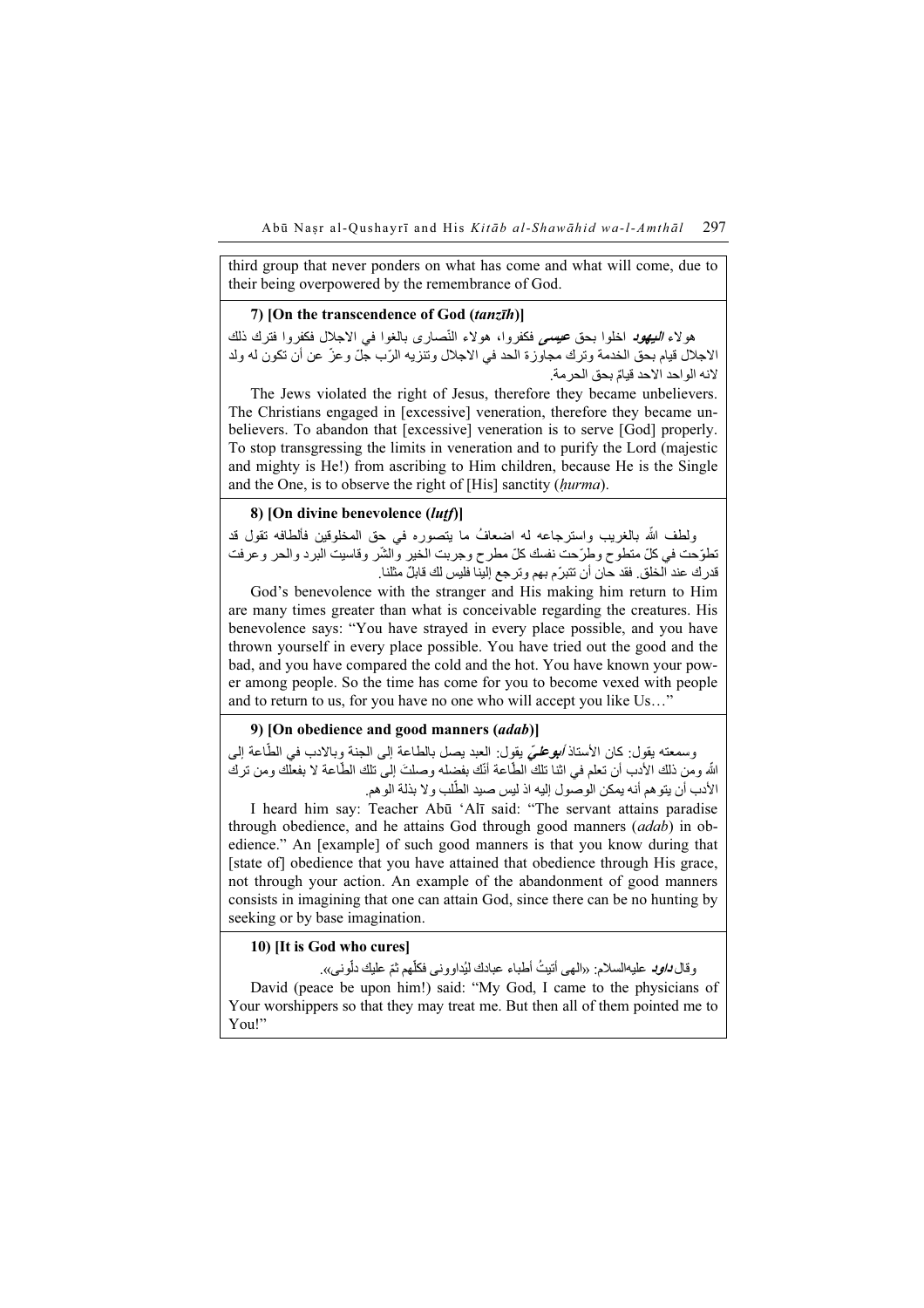#### 11) [On God's speech and human hearing]

َوسئل رضــى الله عنـه: كلام الـحق مع *مـوســى* أكثر ، أم مـع **مـحـهـ** ــــ صَلَواتُ الله عَلَيهِم أَجمَعِينُـــ؟ **ا** َ ُوسس رصدي اللہ عنہ. تنكم الحق مع **سوست**ي المرّ ام مع معظم ــــ صلوّ اتّ اللہ عليهم الجمعيلــــــــــــــــــــــ<br>فقال كلام الله قديم وهو واحد. فلا يقال فيه أكثر وأقلّ وإنما أس*مع موسمي* ذلك الكلام القديم في وقت سان سام اسا سيم ولس واحد. سام يين سي استرا واس. وإسه استح <del>موسى</del> عدم است السام السيم .<br>مخصوص وكذا **مح***دا،* **صلى الله عليهم اجمعين وذلك الخطا**ب موجود الان إنّما عدمنا الاسماع.

He was asked (may God be pleased with him): "Did God speak more with Moses or with Muhammad (peace be upon them all!)?" He replied: "God's speech is eternal and one, so it cannot be said to be 'more' or 'less'. Rather, He made Moses hear that eternal speech in a particular moment, and He did the same to Muhammad (peace be upon them all). That [divine] address still continues to exist now except that we are not able to hear it."

## 12) [On witnessing]

انا لم نحضر تلك المشاھد لايوم الميقات و لا ليلة المعر اج و إنّما يعلم ھذا بور و د الخبر .<br>. We were not present in those places of witnessing *(mashāhid)* either on the day of meeting or on the night of ascension. Rather this is known through the report.

## 13) [On the vision of God]

وسئل رضمي الله عنه *عن الرَوْية في حال الحساب*، فقال: «الرَوْية موعودةٌ في الجنة وقبل دخولها. ُفاألمر ٌ موكول ّ إلى المشيئة، ولكن ّ سترى في ذلك الوقت من أھوال الحساب ما اليتفرغ معه إلى ھذا».

He was asked (may God be pleased with him!) about vision during the Reckoning (hisāb). He said: "The vision is promised in paradise and before entering it, and this matter is entrusted to the [divine] will. However, you will see at that time some of the terrors of the Reckoning, and you will not be able to pay attention to it, while you will be overwhelmed with them."

## 14) [Unbelievers and the hearing of God's speech]

وسنل رضمى الله عنه «*هل يسمع الكافر كلامه في وقت الحساب؟*»، فقال: «خطاب الحق يتعلّق **ـ** ֖֖֖֚֚֚֚֚֚֚֚֚֚֚֚֚֚֚֚֚֡֬֝<br>֧֧֪֪֪֪֪֪֪֪֪֝֩֩ وسس رصدي الله عنه «*الله تعليمه الشاعر شدمه في وقت العصاب؟»*، قدان: «حصاب الحق بيعلق<br>بكلّ مكلّفٍ. فالكفّار مخاطّبون بِتفاصيل الشّرع لقوله نعالى «قَالُوا لَّغْ نَكُّ مِنَ الْمُصَلِّينَ» (74:43)) ֖֧֡֡֬֟֟֓֓<u>֖</u> َ .<br>بشرط تقديم الإيمان. وقد قال «أَفْنَضْرِبٌ عَنْكُمُ الذَّكْرَ صَفْحا أنْ كُنْتُمْ قَوْما مُسْرِفِينَ» (43:5) وحيث قال َُِّم ُھ ْم» يريد: اليسمعھم ما يؤنسھم. ُ َكل َي «ال

He was asked (may God be pleased with him): "Does the unbeliever hear His speech at the time of Reckoning?" He replied: "God's address pertains to everyone who is obliged [to observe the Revealed Law]. Hence, the unbelievers are addressed in accordance with the details of the Revealed Law—They would say: 'We were not among those who prayed' (Q. 74:43)—on the condition of the precedence (taqdīm) of faith, since [God] said: Shall We turn away the remembrance from you, for you were a prodigal people? (Q. 43:5), and because He said, It does not speak to them (Q. 7:148), He wanted to say: they do not hear [in it anything] that would appeal to them."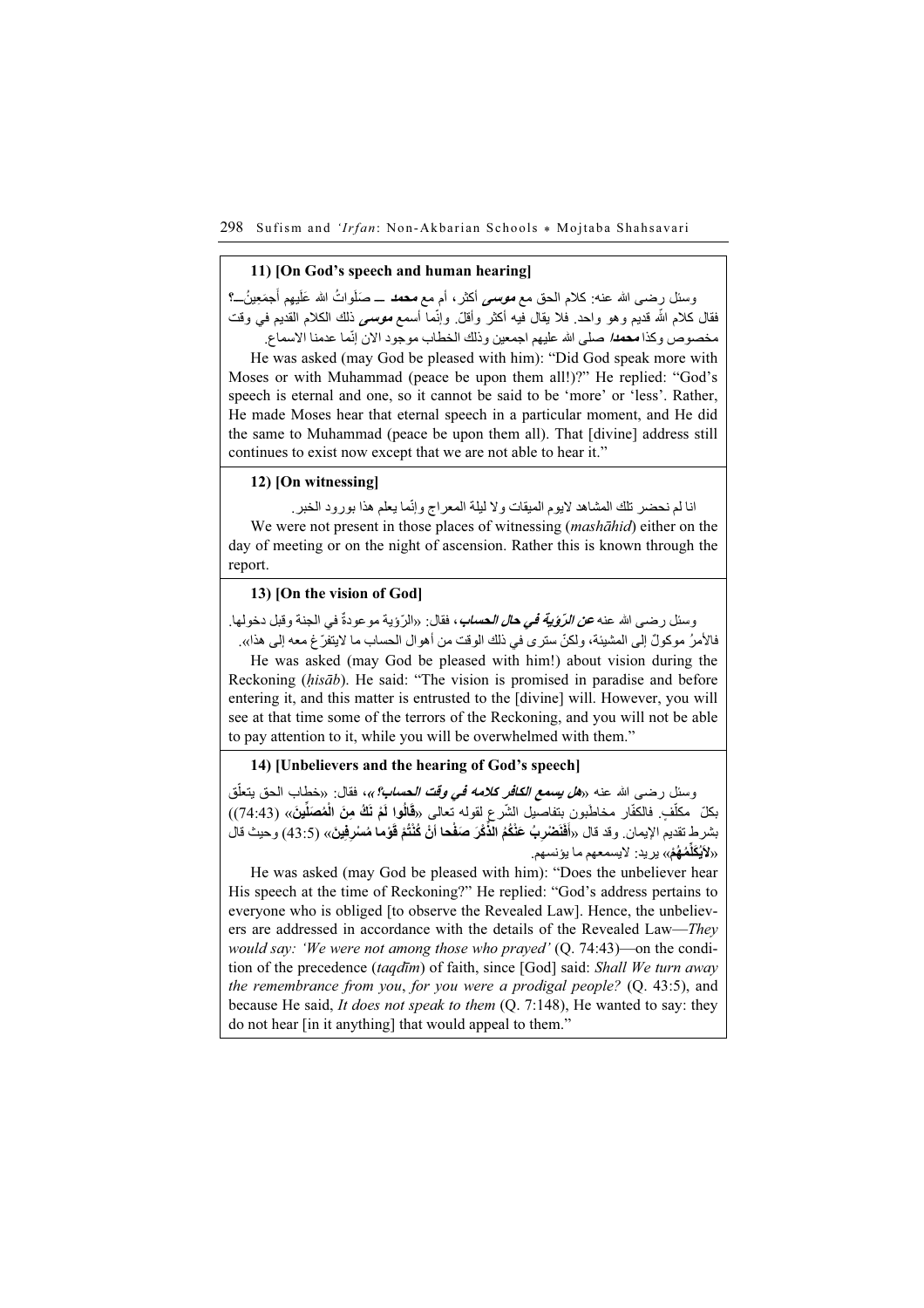### 15) [Possibility of the vision of God]

**.** <u>ّ</u> وقال: «سئل الأستاذ *أبوسهل عن* دليل جواز الرّوَية، فقال: دليل جواز ها تمنّي المسلمين أنْ يروه». وسائ: «سنن الاسند *الوستهن* عن نبين جوار الرويه، فعان: نبين جوار ها نمني المسلمين ان<br>فقال السّائل: «ومن الّذي يتمنى ذلك»؟ فقال: «كلّ مسلم عارفٍ؛ فأمّا من كان جاحداً مثلك فلا». ֧֖֚֚֚֝<br>֧֚֚֚֚֚֚֚֚֚֚֚֚֚֚֚֚֚֚֚֚֚֚֚֚֚֝<br>֧֧֚֚֝֝ .<br>.<br>.

He said: Teacher Abū Sahl was asked about a proof for the possibility of vision, and he replied: "The proof for the possibility is the Muslims' wish to see Him." Then the questioner said: "Who wishes for that?" He replied: "Every Muslim who knows ('ārif). As for those who want to deny that—like yourself—this will not be the case."

## 17) [On sin]

وكان في دعاء بعض اال كابر: « أعوذ بك من ان ازنى ومن ان اعصى». فقيل: «ما ھذا الدعا بعد ُونحال في دعاء بعض الا حابز : «اعود بنته من ال اربـي ومن الـ<br>كبر السّن وذهاب القوة»؟ فكانوا يقولون مادام التّكليف باقيا فلا امن

It was in the supplication of one of the great figures: "I take refuge in you from committing adultery and disobedience." Then it was asked: "What is this supplication after you have grown so old and lost the capacity?" [He answered:] "They were saying that as long as there remains the [religious] obligation, there is no safety."

## 18) [Vision of God]

وسئل رضـي الله عنه «*هَل يَتَّسلوي النَّـاسُ عُدا فِي الرُّوُيَةِ؟*»، فقال: «لايدرك هذا بالفعل وليس فيه وستل رضتي اللہ عليہ «*امل يصنوي الناس عد في الروپية: »،* قصن: ««نيدرت هذا بانقعل ونيس فيه<br>نقل مقطوع به وأحوال اهل الجنة مختلفةٌ»؛ وفي الخبر : «ا**نكم لترون اهل عليين كما ترون الكوكب** ا**لدرى في افق السّماء»** ... وقد قيل: «رؤية الأبصار غدا، على حسب رؤية الأسرار اليوم».

He was asked (may God be pleased with him): Will people be equal in [their capacity for] visions in the future? He replied: This is actually not known, nor is there any definitive report about it. The states of the people of paradise differ [from one another]. It has been reported: "Indeed, you will see the people of the highest heaven just as you would see shining stars on the horizon of the heaven." ... It has been said: "The vision of the eyes tomorrow will occur in proportion with the vision of the secrets today."

#### 19) [Anthropomorphism]

.<br>وقد قال الحكماء الخارجون عن الملَّة: «*مَعَبُ وَوَرانِ الأَفْلاكِ، عِشْقُ البارئ*»؛ فهذا قول الكفار. وت فان الخدماء الحارجون عن المله: «مُسيب *لوزان الاقلاع، حُصِلَّقِ البَارِيُ»*؛ لا<br>والمسلم يحتشم مِن إطلاق أمثاله فكأنّ العلم بموجود صانع ضروريّ والشّأن في النّعبير .

The sages from outside [our] religious community have said: The cause of the turning of the spheres is the passionate love of the creator.<sup>126</sup> This is a saying of the unbelievers. Muslims are ashamed of attributing suchlike affairs [to God]. The knowledge of the creating existence is unavoidable, while dignity is in the expression.

<sup>&</sup>lt;sup>126</sup> Cf. Aristotle. Metaphysics. Trans. Hugh Tredennick. Cambridge, MA: Harvard University Press, 1989. Book 12, 1072b.